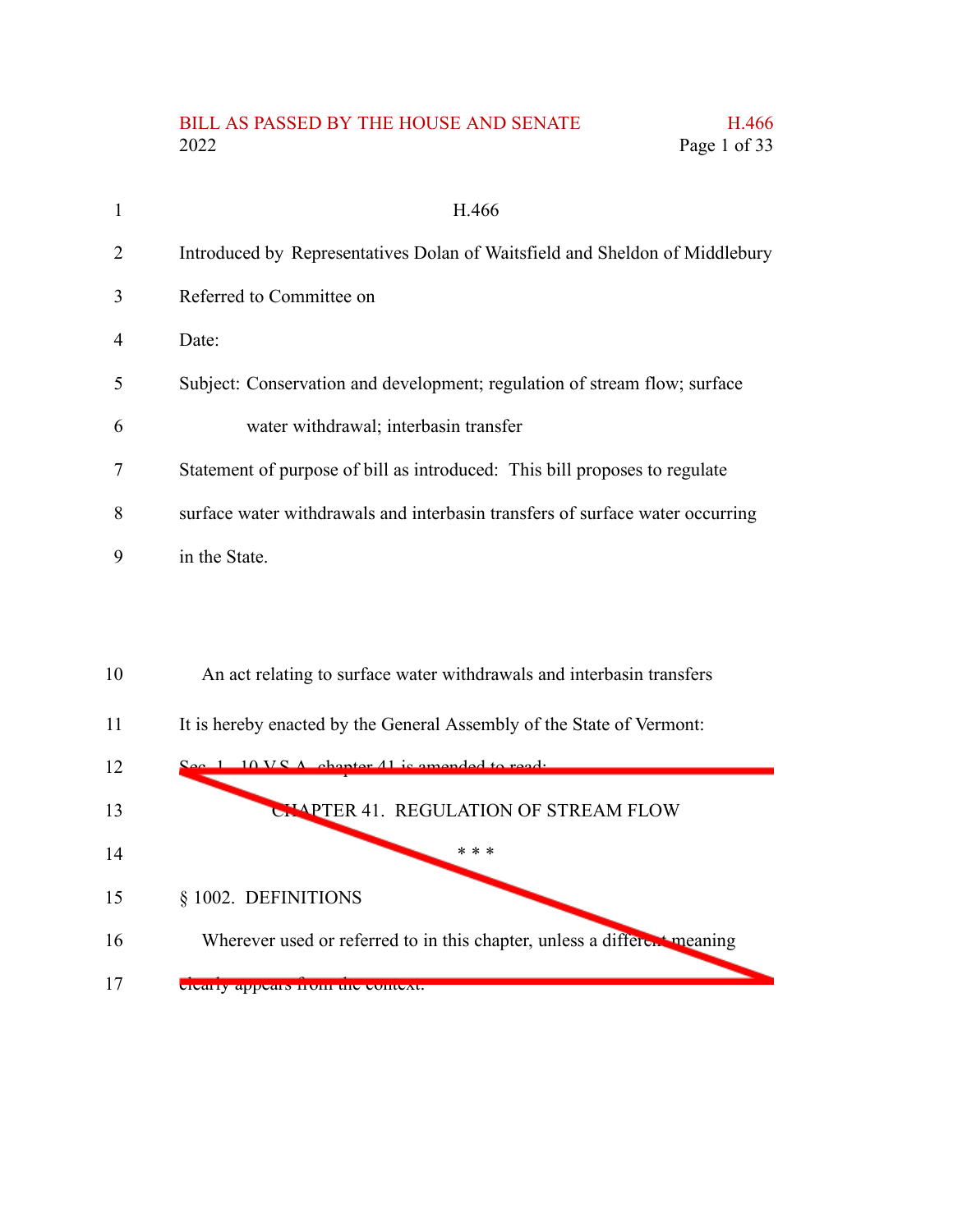| $\mathbf{1}$ | $(1)$ "Artificial requision of stream flow" means the intermittant or                |
|--------------|--------------------------------------------------------------------------------------|
| 2            | periodic manipulation of water levels and the intermittent or periodic               |
| 3            | regulation of discharge of water into the stream below the dam.                      |
| 4            | "Lanks" means that land area immediately adjacent to the bed of the<br>(2)           |
| 5            | stream, which is essential in maintaining the integrity thereof.                     |
| 6            | (3) "Basin" m ans the third-level, 6-digit unit of the hydrologic unit               |
| 7            | hierarchy as defined by the U.S. Geological Survey (USGS), Federal                   |
| 8            | Standards and Procedures for the National Watershed Boundary Dataset,                |
| 9            | Chapter 3 of Section A, Book 11. "Basin" is also referred to as "Hydrologic          |
| 10           | Unit Code 6" or "HUC-6".                                                             |
| 11           | (4) "Bed" means the maximum are covered by waters of the stream for                  |
| 12           | not less than 15 consecutive days in one year.                                       |
| 13           | (5) "Berm" means a linear fill of earthen moterial on or adjacent to the             |
| 14           | bank of a watercourse that constrains waters from entering a flood hazard area       |
| 15           | or river corridor, as those terms are defined in subdivision. $752(3)$ and $(11)$ of |
| 16           | this title.                                                                          |
| 17           | (4)(6) "Board" means the Natural Resources Board.                                    |
| 18           | (7) "Capacity" means the maximum volume of water capable of being                    |
| 19           | withdrawn by the water withdrawal system.                                            |
| 20           | Cross secuon - means the entire channel to the top of the banks.<br><u>रिम्पण</u>    |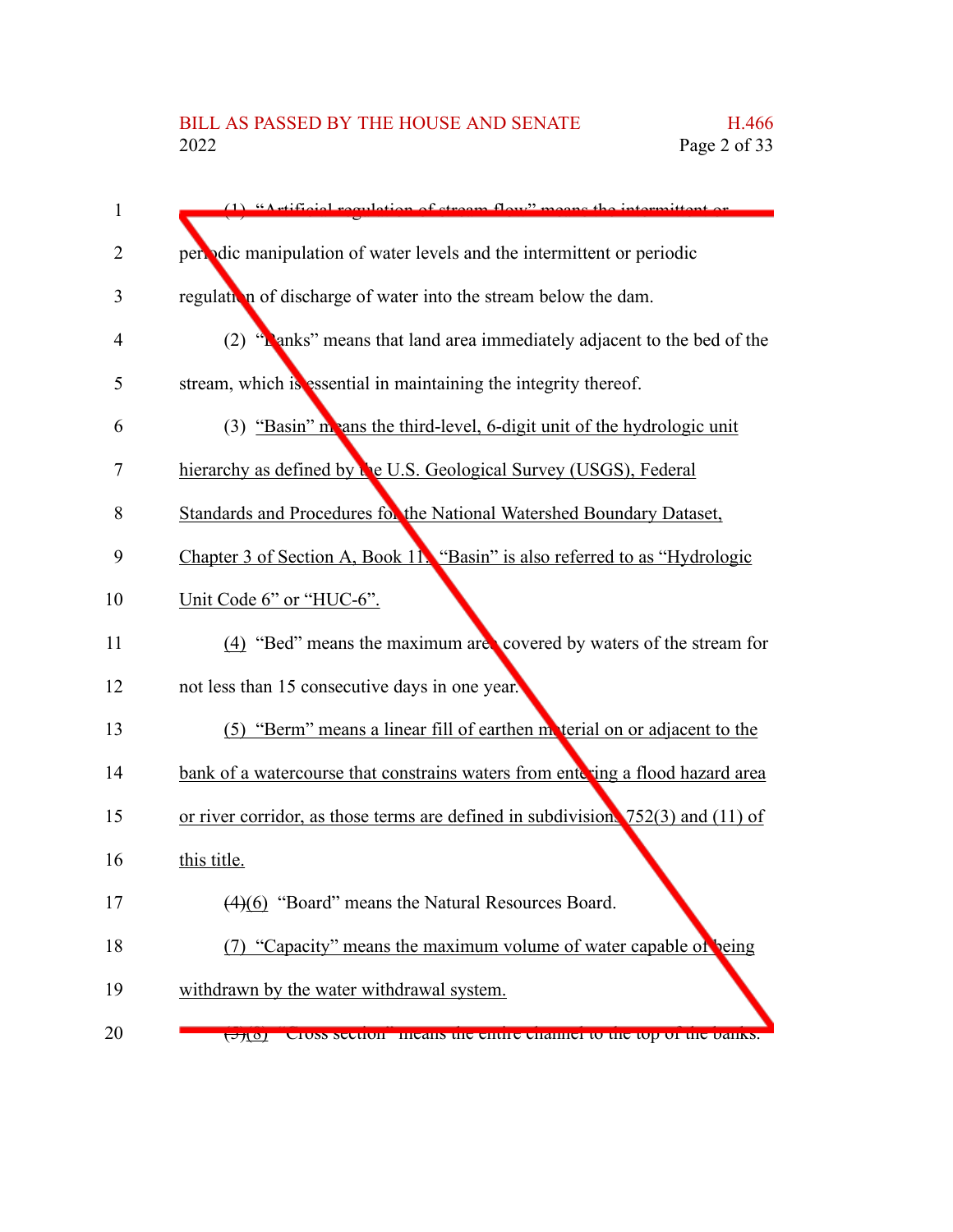| $\mathbf{1}$ | (6)(0) "Dam" applies to envertified structure on a stream or at the             |
|--------------|---------------------------------------------------------------------------------|
| 2            | out at of a pond or lake, that is utilized for holding back water by ponding or |
| 3            | storage together with any penstock, flume, piping, or other facility for        |
| 4            | transmitting water downstream to a point of discharge, or for diverting water   |
| 5            | from the natural watercourse to another point for utilization or storage.       |
| 6            | $(7)(10)$ "Department" means the Department of Environmental                    |
| 7            | Conservation.                                                                   |
| 8            | (8)(11) "Existing surface withdrawal" means a surface water withdrawal          |
| 9            | that exists prior to January 1, $2\sqrt{23}$ .                                  |
| 10           | (12) "Frequency" means how often water will be withdrawn from a                 |
| 11           | surface water over a period of time.                                            |
| 12           | (13) "Instream material" means:                                                 |
| 13           | (A) all gradations of sediment from sit to boulders;                            |
| 14           | (B) ledge rock; or                                                              |
| 15           | (C) large woody debris in the bed of a watercourse or within the                |
| 16           | banks of a watercourse.                                                         |
| 17           | (14) "Interbasin transfer" means the conveyance of surface water                |
| 18           | withdrawn from a basin for use in another basin.                                |
| 19           | (15) "Large woody debris" means any piece of wood within a                      |
| 20           | watercourse with a diameter of 10 or more inches and a length of 10 or more     |
| 21           | reer that is detached from the son where it grew.                               |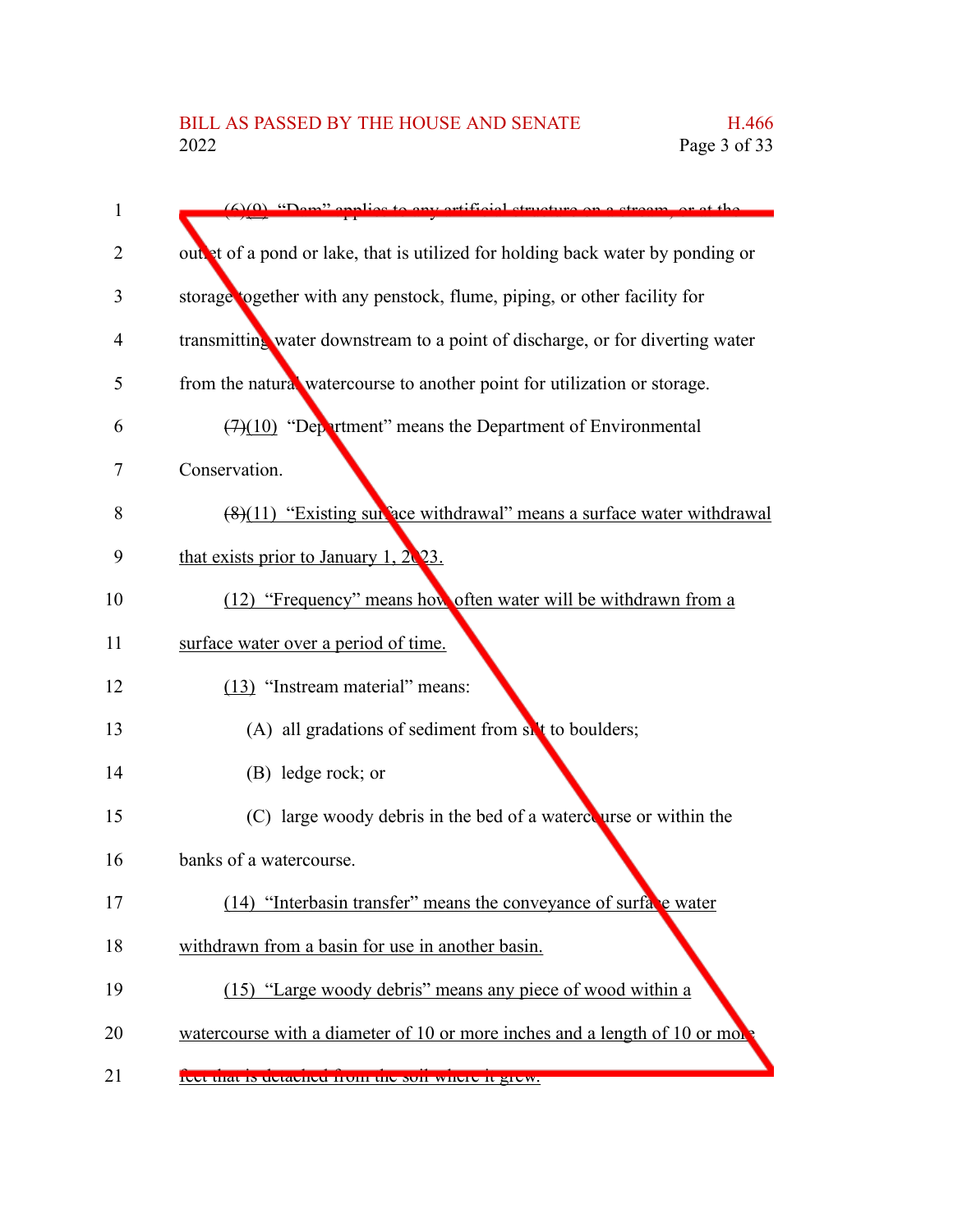| $\mathbf{1}$ | sone ony individual.<br>$(0)(16)$ "Dorson"<br>artnarch                            |
|--------------|-----------------------------------------------------------------------------------|
| 2            | corporation; association; unincorporated association; joint venture; trust;       |
| 3            | municipality; the State of Vermont or any agency, department, or subdivision      |
| 4            | of the State; any federal agency; or any other legal or commercial entity.        |
| 5            | (17) "Rate of withdrawal" means the volume of surface water that is               |
| 6            | withdrawn over a period of time, as reported in gallons per minute.               |
| 7            | (18) "Reasonable and feasible" means available and capable of being               |
| 8            | implemented after consideration of cost, existing technology, logistics in light  |
| 9            | of the overall project purpose, environmental impact, and ability to obtain all   |
| 10           | necessary approvals for implementation                                            |
| 11           | (19) "Secretary" means the Secretary of Natural Resources, or the                 |
| 12           | Secretary's duly authorized representative.                                       |
| 13           | (20) "Surface water" means all rivers streams creeks brooks                       |
| 14           | reservoirs, pends, lakes, springs, and all bodies of surface waters that are      |
| 15           | contained within, flow the vigh, or border upon the State or all v portion of it. |
| 16           | "Surface water" shall not include the relaying:                                   |
| 17           | (A) groundwater as defined in section $139$ . of this title;                      |
| 18           | (B) artificial waterbodies as defined under section 29A-191(d) of the             |
| 19           | vennom water quanty otanuarus,                                                    |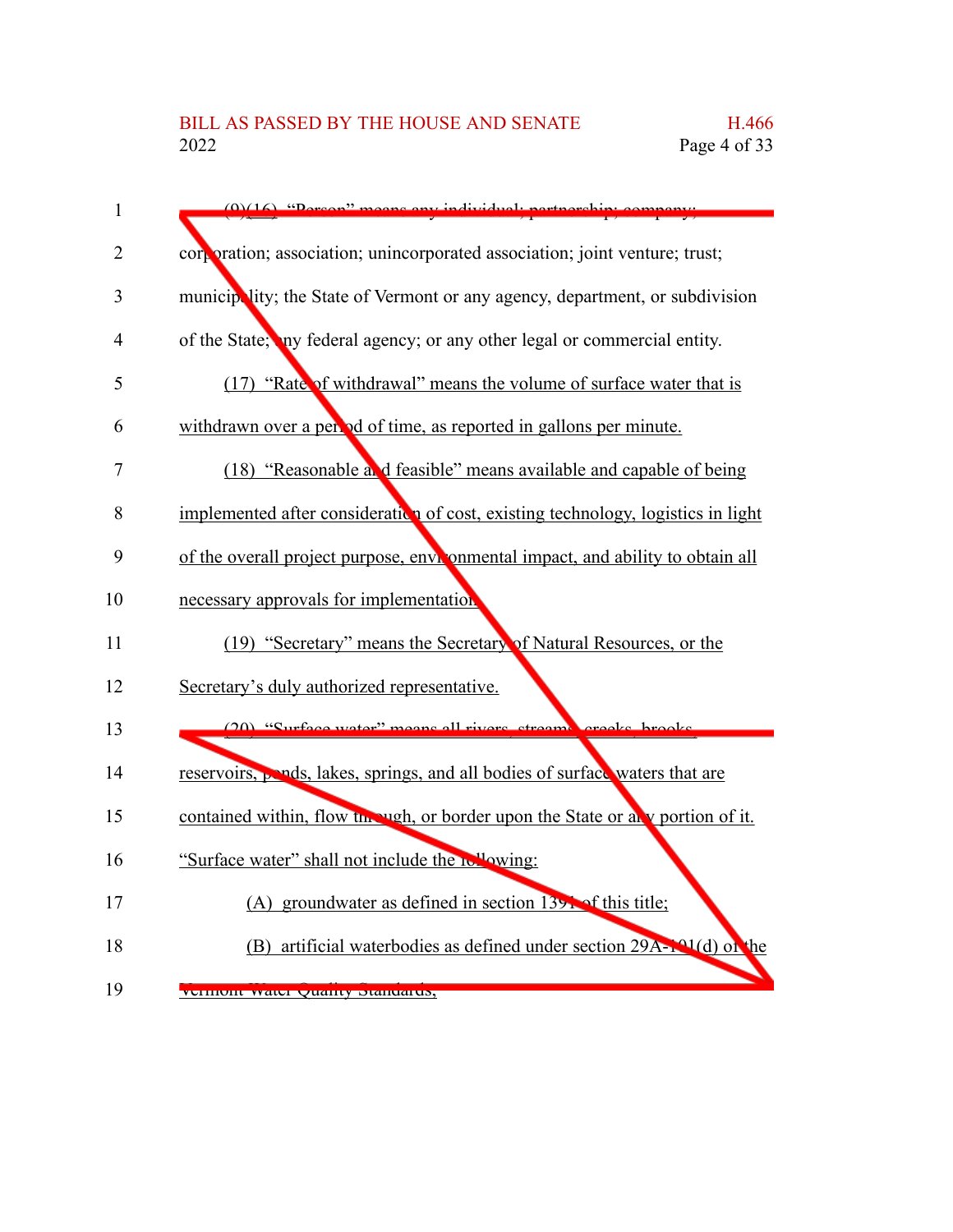| con tructed as part of a best management practice approved under 6 V.S.A.          |
|------------------------------------------------------------------------------------|
| chapter 215;                                                                       |
| (D) treatment ponds, la <sub>p</sub> pons, or wetlands created solely to meet the  |
| requirements of permit issued for a discharge and                                  |
| (E) constructed ponds or other impoundments that are used for                      |
| irrigation or watering of livestock and that are not subject to the Vermont        |
| water Quanty Diamuarus.                                                            |
| (20) "Surface water" <b>veans all rivers</b> , streams, creeks, brooks,            |
| reservoirs, ponds, lakes, and springs and all bodies of surface waters that are    |
| contained within, flow through, or borde, upon the State or any portion of it.     |
| <i>"Surface water" shall not include the followir</i>                              |
| (A) groundwater as defined in section $\Gamma$ Q1 of this title;                   |
| (B) artificial waterbodies as defined under section 29A-101(d) of the              |
| Vermont Water Quality Standards;                                                   |
| (C) treatment ponds, lagoons, or wetlands created solely to meet the               |
| requirements of a permit issued for a discharge; and                               |
| <b>constructed ponds or other impoundments that are read for</b><br>(D)            |
| <i>irrigation or watering of livestock and that are not subject to the Vernont</i> |
| <u> Waler Quality Standards.</u>                                                   |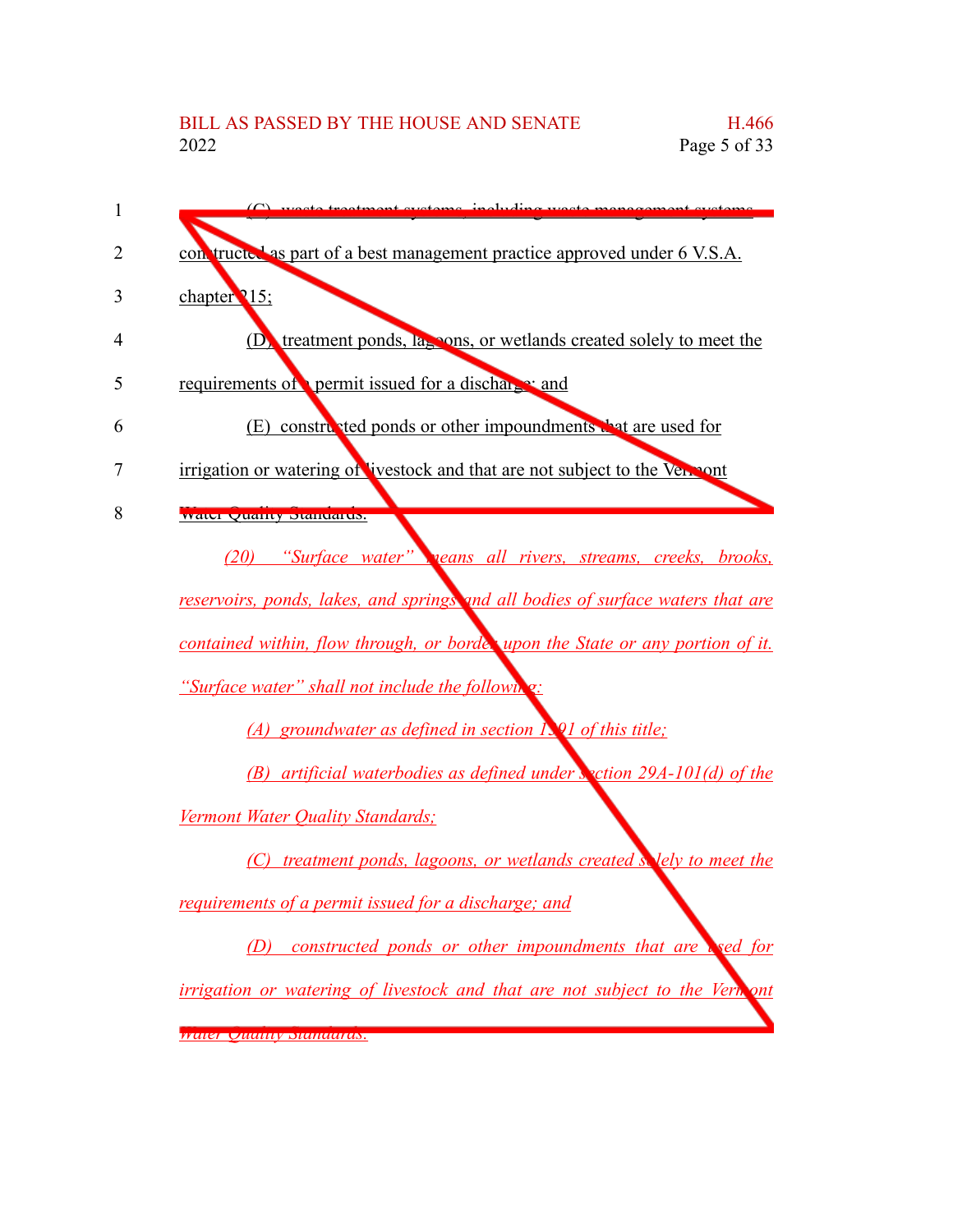| 1              | (21) "Vermont Water Quality Standards" means the standards adopted                   |
|----------------|--------------------------------------------------------------------------------------|
| $\overline{2}$ | pur uant to chapter 47 and subdivision $6025(d)(3)$ of this title.                   |
| 3              | (19)(22) "Watercourse" means any perennial stream. "Watercourse"                     |
| 4              | shall does not include ditches or other constructed channels primarily               |
| 5              | associated with land drainage or water conveyance through or around private          |
| 6              | or public infrastructure.                                                            |
| 7              | (11) "Secretary" neans the Secretary of Natural Resources, or the                    |
| 8              | Secretary's duly authorized representative."                                         |
| 9              | (23) "Watershed" means a region containing waters that drain into a                  |
| 10             | particular brook, stream, river, or other body of water.                             |
| 11             | (24) "Withdrawal" means the intertional diversion from a surface water               |
| 12             | by pumping, gravity, or other method for the purpose of being used for               |
| 13             | irrigation, industrial uses, snowmaking, livestock watering, water supply,           |
| 14             | aquaculture, or other off-stream uses. "Withdrawah" does not include                 |
| 15             | hydroelectric projects that are regulated by the Federal Tnergy Regulatory           |
| 16             | Commission or the Public Utility Commission. "Withdraw" does not include             |
| 17             | direct consumption of surface water by livestock.                                    |
| 18             | $(12)$ "Berm" means a linear fill of earthen material on or adjacent to the          |
| 19             | bank of a watercourse that constrains waters from entering a flood hazaed area       |
| 20             | or river corridor, as those terms are defined in subdivisions $752(3)$ and $(11)$ of |
| 21             | <del>uns uuc.</del>                                                                  |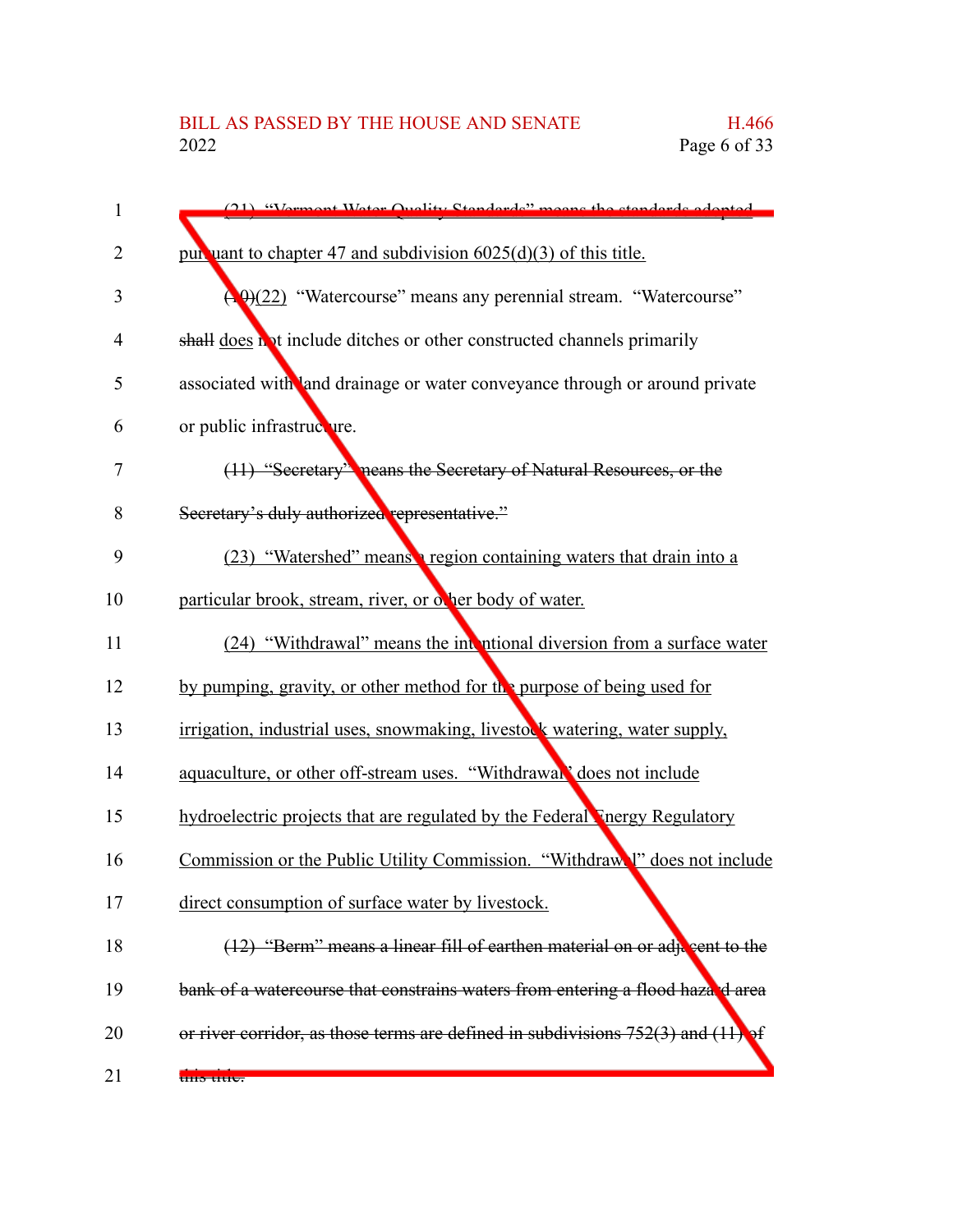# BILL AS PASSED BY THE HOUSE AND SENATE H.466<br>2022 Page 7 of 33

| $\mathbf{1}$   | (12) "Large woody debrie" means eny niego of wood within a                       |
|----------------|----------------------------------------------------------------------------------|
| $\overline{2}$ | wat reourse with a diameter of 10 or more inches and a length of 10 or more      |
| 3              | feet that is detached from the soil where it grew.                               |
| $\overline{4}$ | * * *                                                                            |
| 5              | Subchapte 4. Surface Water Withdrawals and Interbasin Transfers                  |
| 6              | § 1041. POLICY ON SURFACE WATER WITHDRAWALS FOR                                  |
| 7              | OFF-STREAM USES OTHER THAN SNOWMAKING                                            |
| 8              | (a) This subchapter is intended to establish policy and standards for surface    |
| 9              | water withdrawals that are consistent with section 1001 and chapter 47 of this   |
| 10             | title, including the Vermont Water Quality Standards.                            |
| 11             | (b) The policy established under this subchapter is to:                          |
| 12             | (1) assure the protection, maintenance, and restoration of the chemical,         |
| 13             | physical, and biological water quality, including water quantity, necessary to   |
| 14             | sustain aquatic communities and stream function;                                 |
| 15             | (2) help to provide for and enhance the viability of hose sectors and            |
| 16             | industries that rely on the use of surface waters and are importent to Vermont's |
| 17             | economy;                                                                         |
| 18             | (3) permit surface water withdrawals and the construction of                     |
| 19             | appurtenant facilities and related systems for uses other than snowmaking,       |
| 20             | based on an analysis of the need for water and the consideration of              |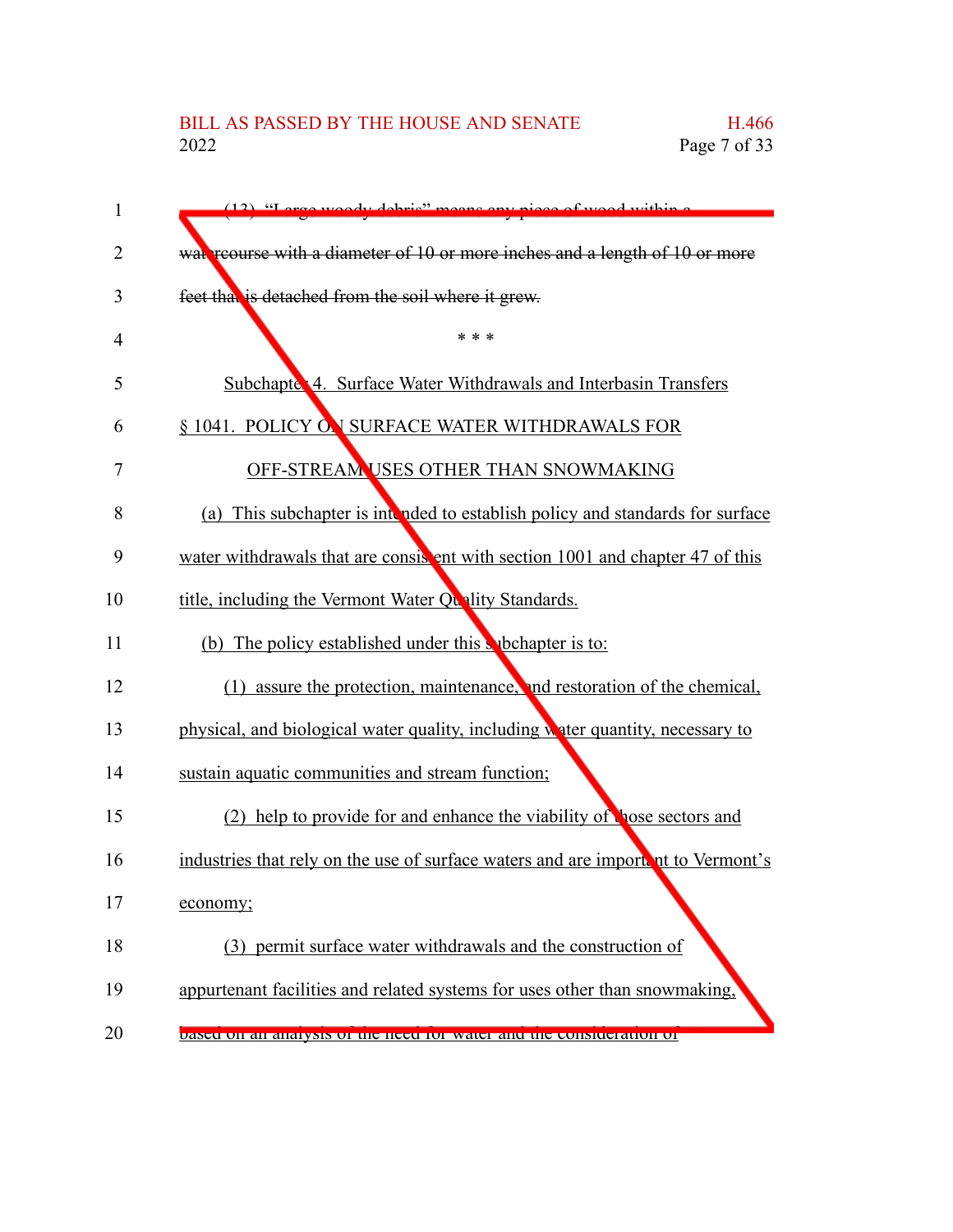| 1  | alternatives, and consistent with this and related policies and other applicable         |
|----|------------------------------------------------------------------------------------------|
| 2  | law and rules; and                                                                       |
| 3  | <b>Example 2</b> recognize that existing users of the State's waters for off-stream uses |
| 4  | that may have an adverse effect on water quality should have time and                    |
| 5  | opportunity to more water quality.                                                       |
| 6  | § 1042. REGISTRATION AND REPORTING; EXCEPTIONS                                           |
| 7  | (a) Registration. Beginning on January 1, 2023, any person withdrawing                   |
| 8  | 5,000 gallons or more of surface water within a 24-hour period shall register            |
| 9  | with the Secretary. Registration shall be made on a form provided by the                 |
| 10 | Secretary, and shall include the following information:                                  |
| 11 | (1) the location of each withdrawal, including each impacted surface                     |
| 12 | water;                                                                                   |
| 13 | (2) the frequency and rate of each withdrawal;                                           |
| 14 | (3) a description of the use or uses of the waver to be withdrawn;                       |
| 15 | (4) the capacity of the system to be used for the vithdrawal; and                        |
| 16 | (5) a schedule for the withdrawal.                                                       |
| 17 | (b) Report. Beginning on January 1, 2023, a person that is required to                   |
| 18 | register a surface water withdrawal pursuant to subsection (a) of the section            |
| 19 | shall file an annual report with the Secretary. Reports shall be filed ann vally         |
| 20 | by January 15 of the following year. The report shall be made on a form                  |
| 21 | provided by the Secretary and share include an or the ronowing information.              |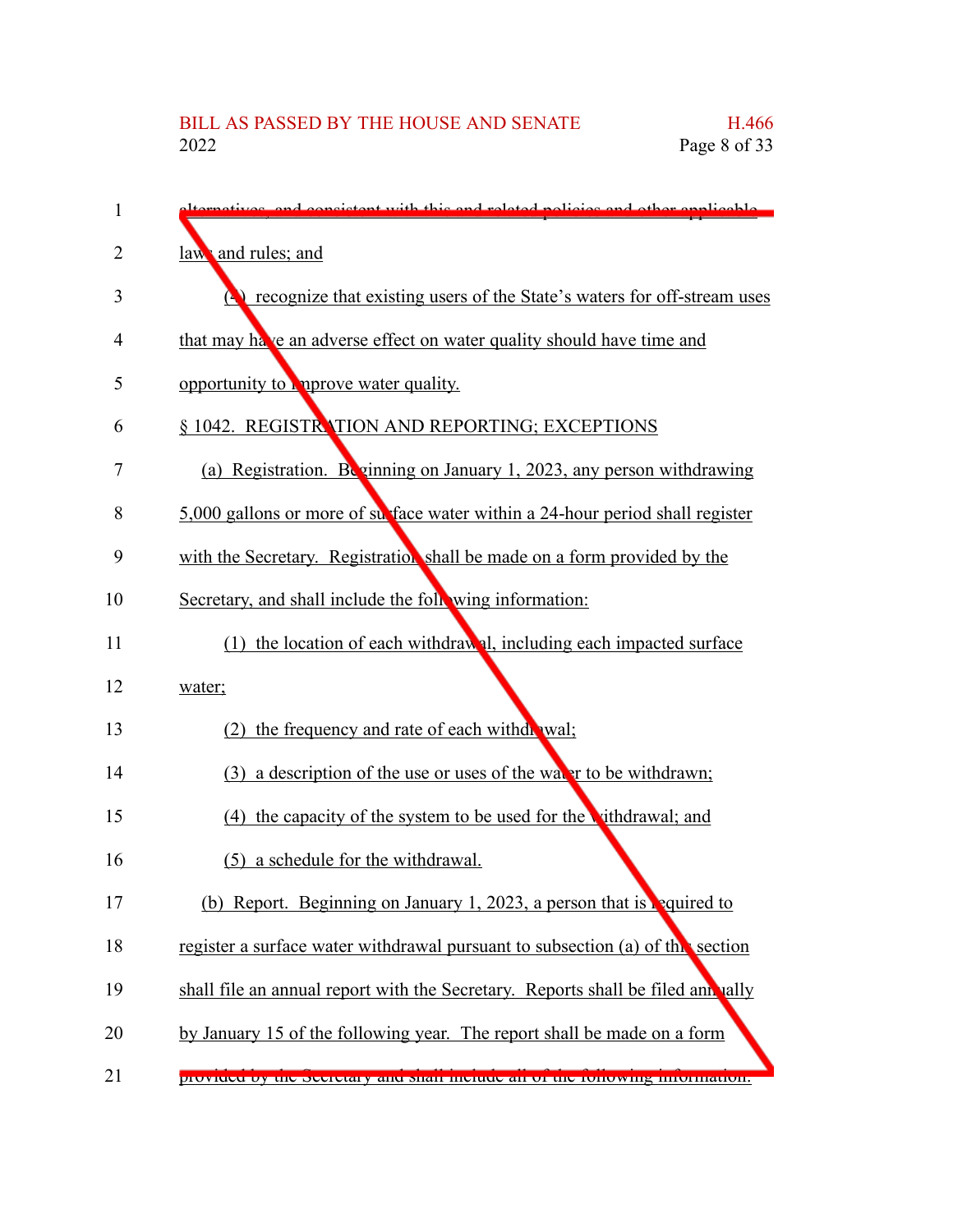# BILL AS PASSED BY THE HOUSE AND SENATE H.466<br>2022 Page 9 of 33 Page 9 of 33

| $\mathbf{1}$ | $(1)$ the total emount of water withdrawn each month                            |
|--------------|---------------------------------------------------------------------------------|
| 2            | (2) the location of each withdrawal, including each impacted surface            |
| 3            | water;                                                                          |
| 4            | $(3)$ the daily maximum withdrawal for each month;                              |
| 5            | (4) the date of daily maximum withdrawal; and                                   |
| 6            | (5) any other <b>optimization</b> required by the Secretary.                    |
| 7            | (c) Methods of estimating withdrawals. The following methods shall be           |
| 8            | used to report the amounts of withdrawn surface water required to be reported   |
| 9            | under subsection $(b)$ of this section:                                         |
| 10           | (1) Withdrawals of between 5, 00 and 50,000 gallons of surface water            |
| 11           | in a 24-hour period shall either provide an estimate of total volume or provide |
| 12           | meter data. The report shall describe how any estimate was calculated.          |
| 13           | Withdrawals of more than 50,000 gallons of surface water in a 24-<br>(2)        |
| 14           | hour period shall provide meter data.                                           |
| 15           | (d) Exceptions. The following withdrawals shall not be subject to the           |
| 16           | requirements of subsection (a) or (b) of this section:                          |
| 17           | (1) surface water withdrawals for fire suppression or other public              |
| 18           | emergency response purposes;                                                    |
| 19           | surface water withdrawals required to report under subchapter 3                 |
| 20           | tins enapter for showmaking uses,                                               |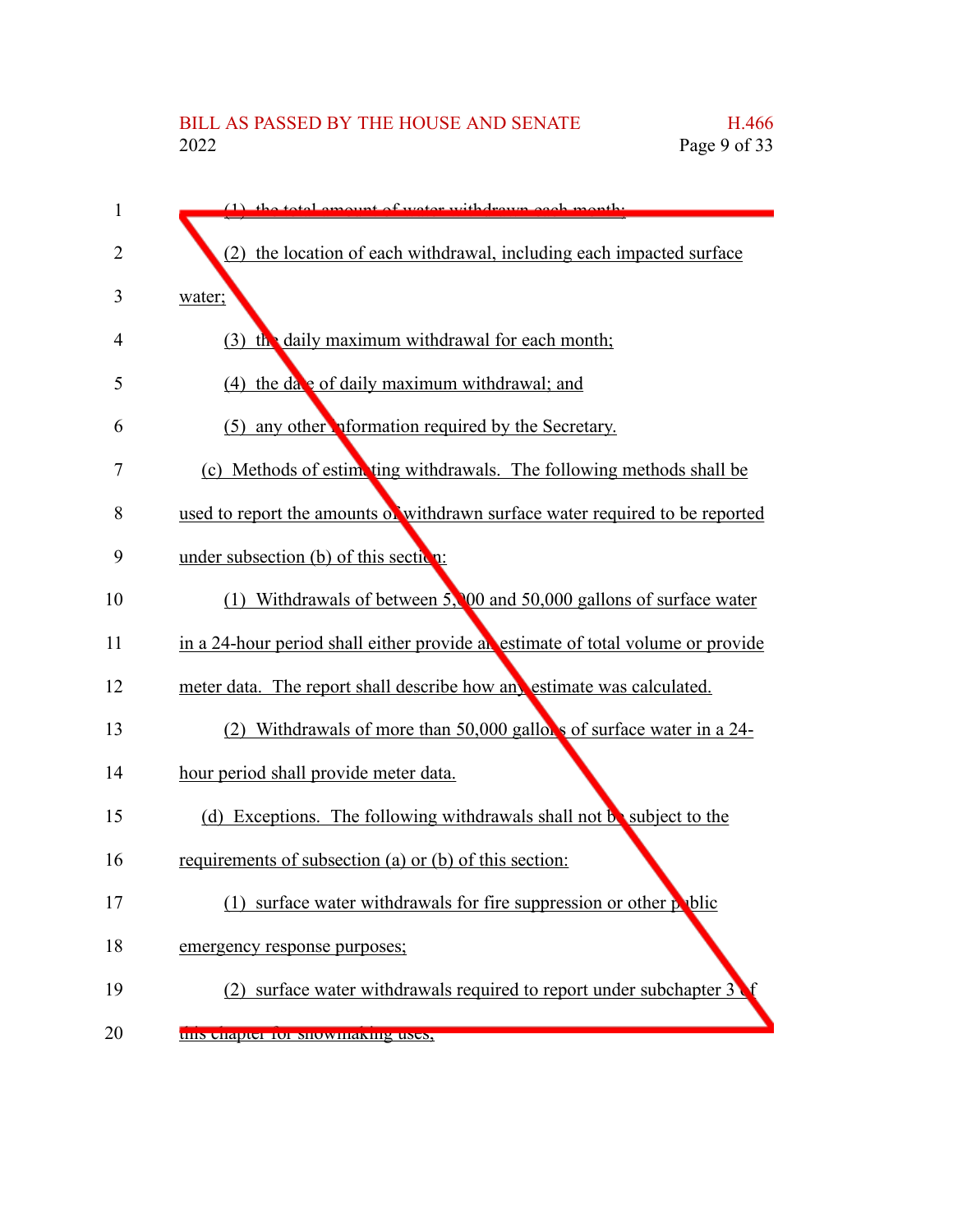| $\mathbf{1}$   | (2) curface water withdrawalc approved purguant to 10 V.C.A. chapter           |
|----------------|--------------------------------------------------------------------------------|
| $\overline{2}$ | 56 ca public water supply and the rules adopted thereunder for use as a public |
| 3              | drinking water supply; and                                                     |
| 4              | (4) a surface water withdrawal reported to the Secretary under any             |
| 5              | project that requires the reporting of substantially similar data.             |
| 6              | § 1043. PERMIT REQUIREMENT; PROGRAM DEVELOPMENT                                |
| 7              | (a) Program development. On or before July 1, 2026, the Secretary shall        |
| 8              | implement a surface water with drawal permitting program that is consistent    |
| 9              | with section 1041 of this subchapte. The program shall be developed to:        |
| 10             | (1) require a permit or other authorization for surface water withdrawals      |
| 11             | based on potential impacts to surface waters or other factors, and establish   |
| 12             | conditions of operation necessary to protect surface waters and the Vermont    |
| 13             | Water Quality Standards;                                                       |
| 14             | (2) consider surface water withdrawal registration and reporting               |
| 15             | information submitted pursuant to section 1042 of this chapter in the          |
| 16             | establishment of permitting thresholds and other permitting requirements;      |
| 17             | (3) require efficient use and conservation of surface water;                   |
| 18             | (4) ensure that withdrawals comply with the Vermont water quality              |
| 19             | stanuarus,                                                                     |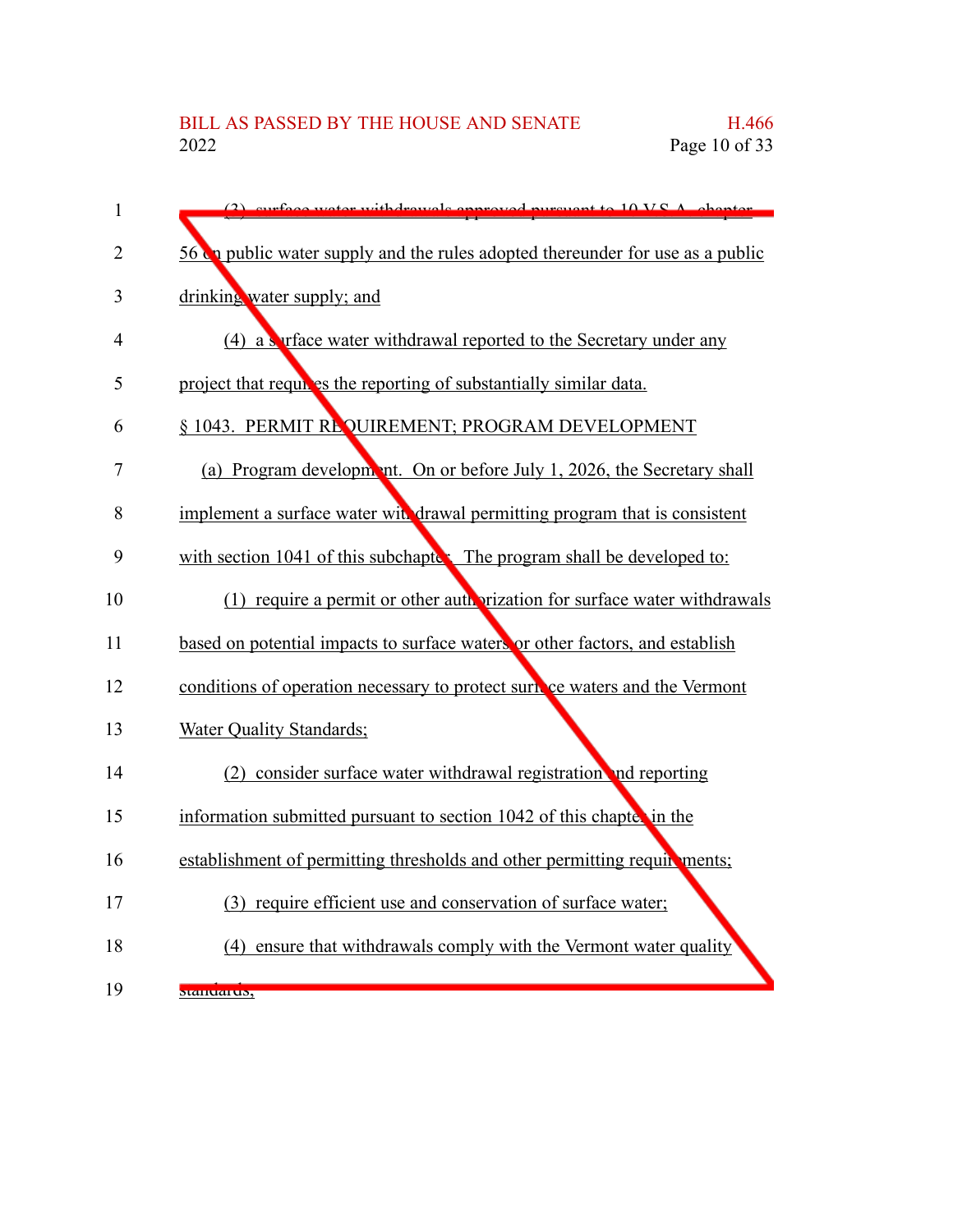| 1  | (5) octoblish limitations on withdrawals besed on low flow or drought           |
|----|---------------------------------------------------------------------------------|
| 2  | con litions and the development of potential alternatives to meet surface water |
| 3  | withdra val needs in such cases; and                                            |
| 4  | (6) require assessment of any reasonable and feasible alternatives to           |
| 5  | proposed withdr wals that may have less of an impact on surface water           |
| 6  | quality.                                                                        |
| 7  | (b) Application. Application for a permit to withdraw surface water under       |
| 8  | the program established under subsection (a) of this section shall be made on a |
| 9  | form provided by the Secretary, and shall include the following information:    |
| 10 | (1) the location of each withdrawal, including the identification and type      |
| 11 | of each impacted surface water;                                                 |
| 12 | (2) a description of the use or uses of $\mathfrak{t}_1$ water to be withdrawn; |
| 13 | (3) a description of the proposed method of water withdrawal;                   |
| 14 | (4) the frequency and rate of the withdrawal;                                   |
| 15 | an estimated schedule for the withdrawal;<br>(5)                                |
| 16 | (6) the capacity of the system to be used for the withdra val;                  |
| 17 | the location of the proposed return flow of the withdrawn water, and<br>(7)     |
| 18 | whether the withdrawal is an interbasin transfer;                               |
| 19 | (8) an estimate of the volume of water needed for the proposed use of           |
| 20 | uscs,                                                                           |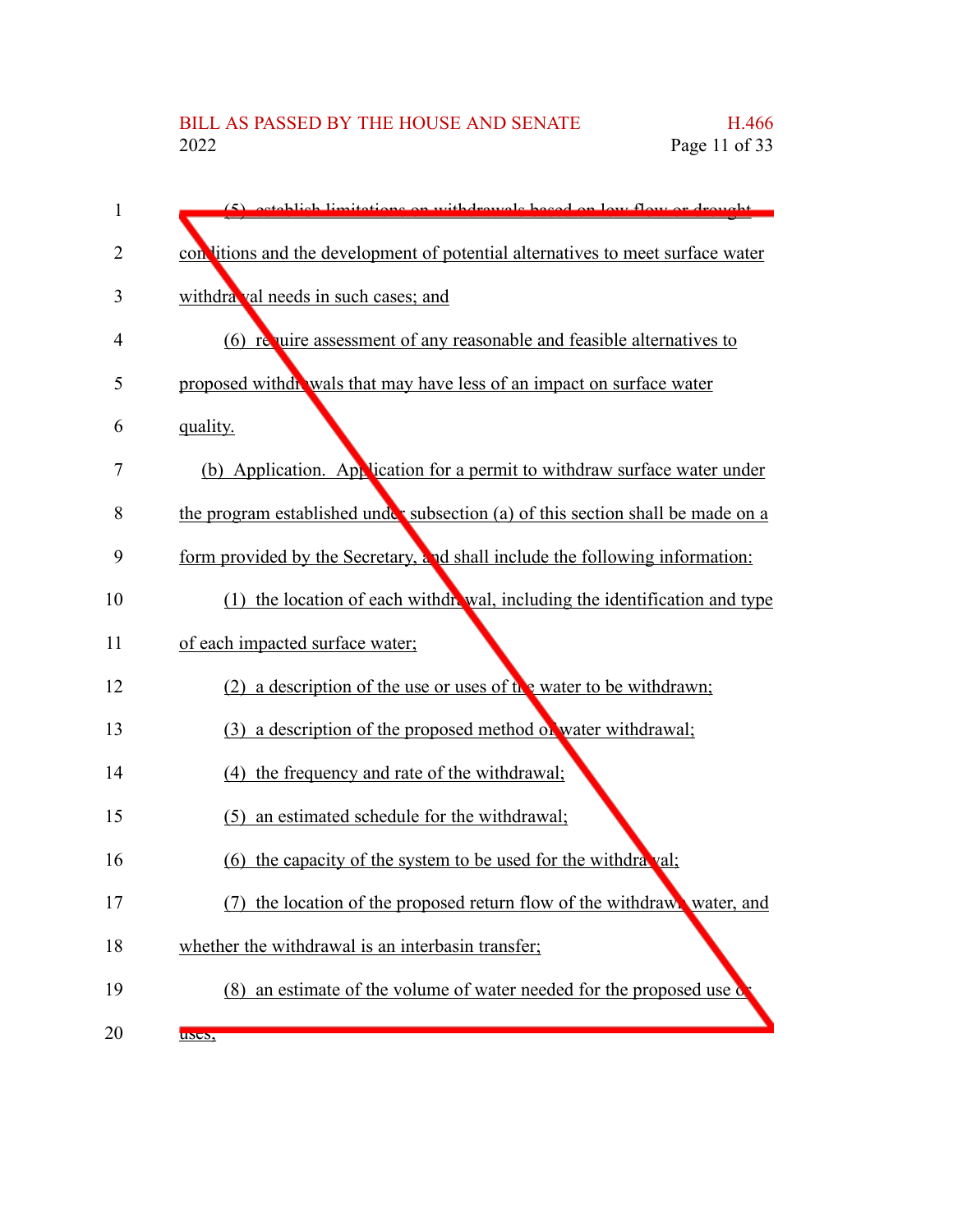| 1              | (0) a decernition of the alternative means considered for the proposed        |
|----------------|-------------------------------------------------------------------------------|
| $\overline{2}$ | use, of water that will have less of an impact on surface water quality; and  |
| 3              | (1) any other information required by the Secretary.                          |
| 4              | (c) Perm its. The Secretary may issue a general permit to authorize certain   |
| 5              | withdrawal activities. A permit issued under this subchapter shall be for a   |
| 6              | period of not longer han 10 years from the date of issuance.                  |
| 7              | (d) Exceptions. A permit required under this subchapter shall not be          |
| 8              | required for surface water wr hdrawals for fire suppression or other public   |
| 9              | emergency response purposes.                                                  |
| 10             | (e) Existing surface water withdra vals.                                      |
| 11             | Snowmaking withdrawals. Ext ting withdrawals approved pursuant<br>(1)         |
| 12             | to subchapter 3 of this chapter for snowmaking shall be reviewed pursuant to  |
| 13             | subdivision $(f)(1)$ of this section.                                         |
| 14             | (2) Nonsnowmaking withdrawals.                                                |
| 15             | (A) A permit required under this subchapter shall not be required             |
| 16             | until July 1, 2030 for an existing surface water withdrawal for consnowmaking |
| 17             | purposes, provided that:                                                      |
| 18             | (i) the existing surface water withdrawal is both registered and              |
| 19             | reported to the Secretary pursuant to section 1042 of this title on an annual |
| 20             | vasis, anu                                                                    |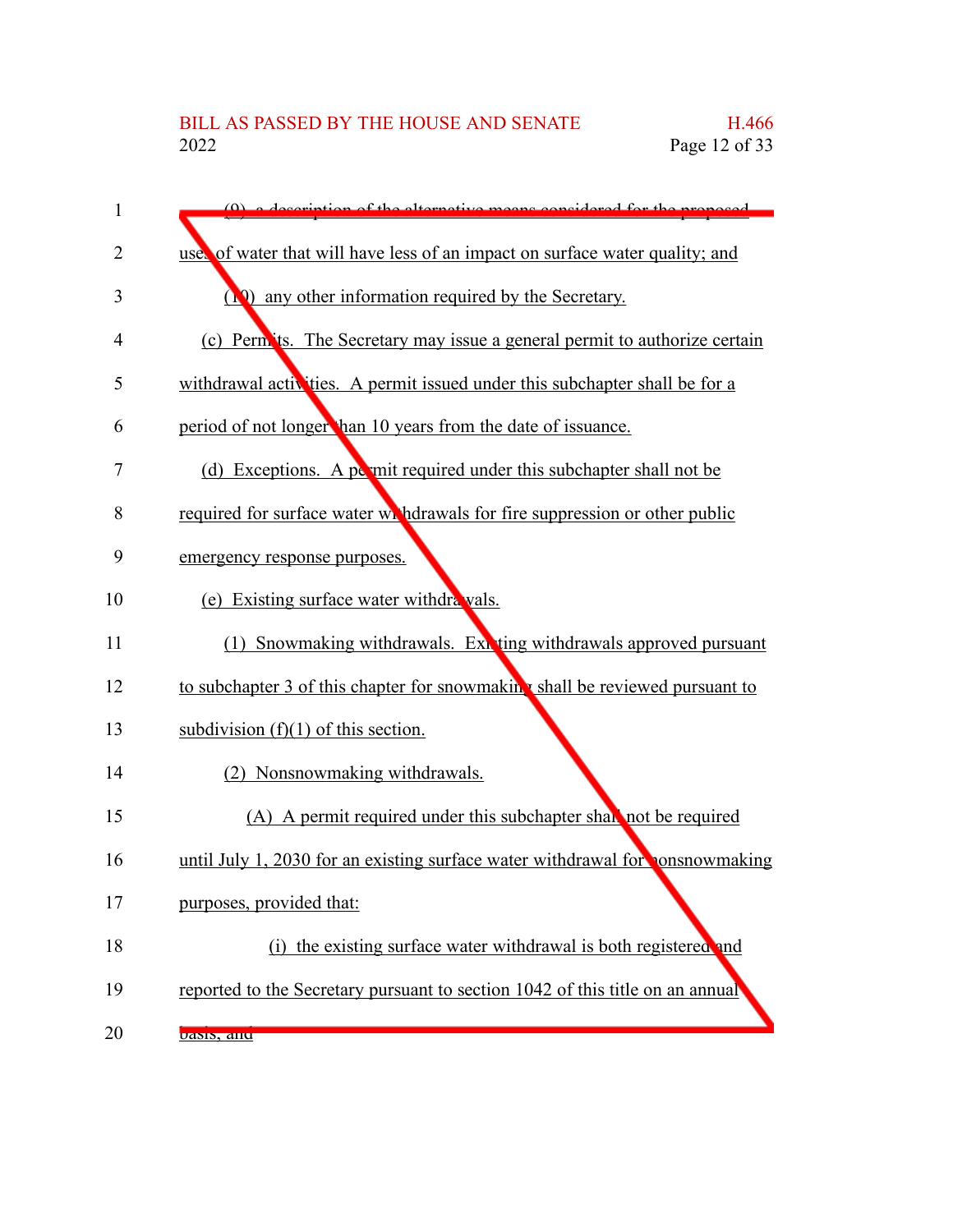| 1  | (ii) no expansion of the evicting surface water withdrawal occurs                 |
|----|-----------------------------------------------------------------------------------|
| 2  | on & after January 1, 2023.                                                       |
| 3  | (B) For purposes of this subdivision, an expansion includes an                    |
| 4  | increase in <b>Prooffer and Strategier and Strate</b> or volume or increase in    |
| 5  | reported capacity of the system.                                                  |
| 6  | (f) Surface water withdrawals for snowmaking.                                     |
| 7  | (1) Existing with a wals. Existing surface water with drawals for                 |
| 8  | snowmaking purposes that hove been reviewed and approved pursuant to              |
| 9  | subchapter 3 of this chapter shall not require additional technical review by the |
| 10 | Secretary under this subchapter, provided that the approved snowmaking            |
| 11 | activity is operated in compliance with the terms and conditions of the           |
| 12 | Secretary's approval. For such activities, the Secretary may issue a permit       |
| 13 | under the rules adopted pursuant to this subchapte                                |
| 14 | New withdrawals. Proposed surface water withdrawals for new                       |
| 15 | snowmaking activities that require review pursuant to subchapter 3 of this        |
| 16 | chapter shall be reviewed by the Secretary in accordance with the rules           |
| 17 | adopted pursuant to section 1032 of this title. If the Secretary determines that  |
| 18 | the proposed activity is consistent with those rules, the Secretary shall sue a   |
| 19 | permit required by section 1045 of this section for that activity.                |
| 20 | <u>е плиослисии</u>                                                               |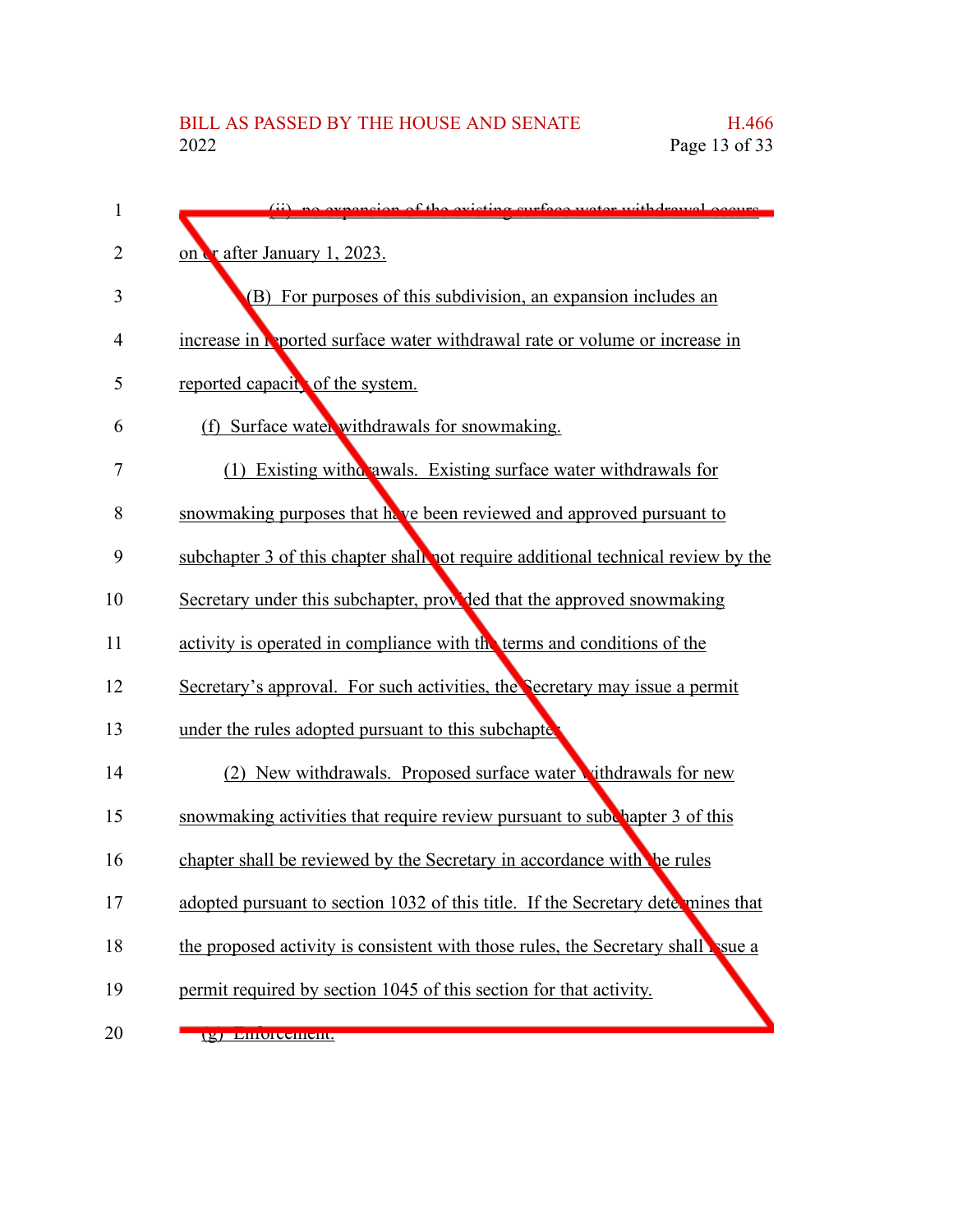| 1  | (1) The Coerctory may require a person to obtain a permit under this               |
|----|------------------------------------------------------------------------------------|
| 2  | sub hapter when the Secretary, in the Secretary's discretion, determines that a    |
| 3  | withdra val or other action circumvents the requirements of this subchapter.       |
| 4  | (2) I the Secretary finds that a withdrawal subject to this subchapter             |
| 5  | results in the construction, installation, operation, or maintenance of any        |
| 6  | facility or condition that results in or can reasonably be expected to result in a |
| 7  | violation of the Vermon't Water Quality Standards, the Secretary may issue an      |
| 8  | order establishing reasonable and proper methods and procedures for the            |
| 9  | control of that activity in order to reduce or eliminate the violation.            |
| 10 | (h) Reservation. Nothing in this subchapter shall be interpreted to                |
| 11 | supersede, limit, or otherwise effect the Secretary's authority to take action     |
| 12 | pursuant to section 1272 of this title or other applicable provision of law or     |
| 13 | rule.                                                                              |
| 14 | § 1044. INTERBASIN TRANSFERS OF SURFACE WATERS                                     |
| 15 | (a) Review of HUC 6 interbasin transfers. The Secretary shall review any           |
| 16 | interbasin transfer pursuant to the Vermont Water Quality Sandards and other       |
| 17 | requirements of State law listed in subdivision $1253(h)(1)$ of the title. This    |
| 18 | review shall be in addition to any applicable standards and permitting             |
| 19 | requirements adopted pursuant to subsection 1043(a) of this title.                 |
| 20 | (b) Review of other transfers likely to violate Vermont Water Quality              |
| 21 | Standards. The Secretary may review any other surface water while tawar that       |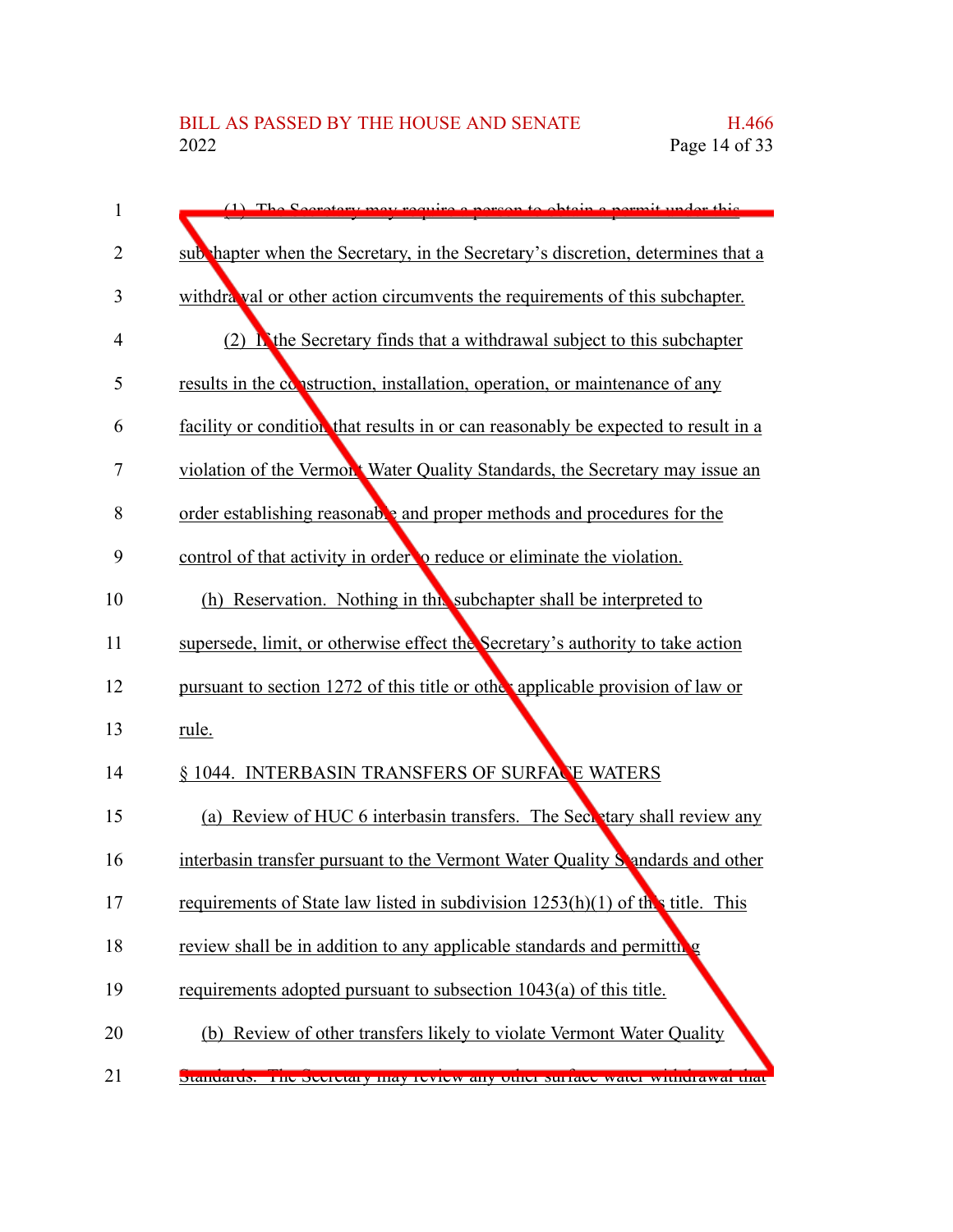| 1  | includes the transfer of surface water from one watershed to enother watershed.            |
|----|--------------------------------------------------------------------------------------------|
| 2  | under the requirements of subsection (a) of this section if the Secretary                  |
| 3  | determines that the activity is likely to result in a violation of the Vermont             |
| 4  | Water Quan'ty Standards. The Secretary shall make a determination under this               |
| 5  | subsection base <sup>1</sup> on a review of information set forth under subsection 1043(b) |
| 6  | of this title that is readily available to the Secretary.                                  |
| 7  | § 1045. RULEMAKING                                                                         |
| 8  | The Secretary shall adopt rules to implement the requirements of this                      |
| 9  | subchapter.                                                                                |
| 10 | Sec. 2. 10 V.S.A. § 1253(h)(1) is a nended to read:                                        |
| 11 | (h)(1) The Secretary shall administer a Clean Water Act Section 401                        |
| 12 | certification program to review activities thet require a federal license or               |
| 13 | permit or activities subject to regulation under Chapter 47, subchapter 4 of this          |
| 14 | title to ensure that a proposed activity complies with the Vermont Water                   |
| 15 | Quality Standards, as well as with any other appropriate requirement of State              |
| 16 | law, including:                                                                            |
| 17 | (A) 10 V.S.A. chapter 37 (wetlands protection and water resources                          |
| 18 | management);                                                                               |
| 19 | (B) 10 V.S.A. chapter 41 (regulation of stream flow);                                      |
| 20 | (C) 10 V.S.A. § 1264 (stormwater management);                                              |
| 21 | (D) 27 v.S.A. chapter 11 (management or takes and ponds), and                              |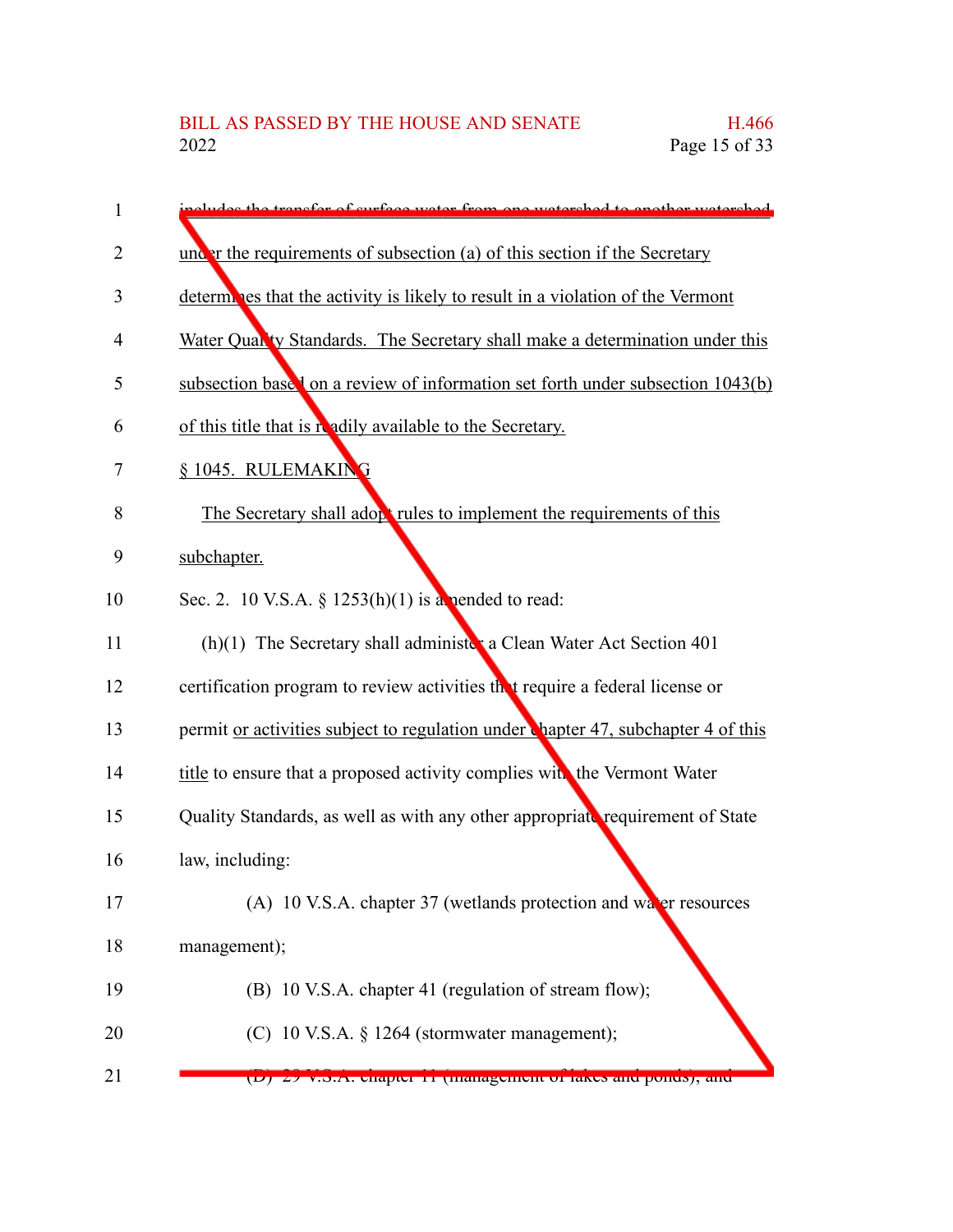| 1              | (E) the Aconey of Notwol Deseurces Pules for Weter Withdrawals               |
|----------------|------------------------------------------------------------------------------|
|                | for Snowmaking.                                                              |
| 3              | Sec. 3. 10 V.S.A. $\&$ 8003(a)(4) is amended to read:                        |
| $\overline{4}$ | $(4)$ 10 V.S.A. chappers 41 and 43, relating to dams, surface water          |
| 5              | withdrawals, interbasin transfers, and stream alterations;                   |
| 6              | Sec. 4. 10 V.S.A. $\S$ 8503(a)(1)(C) is amended to read:                     |
| 7              | (C) chapter 41 (relating to dams, surface we ter withdrawals,                |
| 8              | interbasin transfers, and stream alterations, and regulation of tream flow); |
| 9              | Sec. 5. EFFECTIVE DATE                                                       |
| 10             | THIS act shall take effect on July 1, 2022.                                  |
|                | Sec. 1. 10 V.S.A. chapter 41 is amended to read:                             |

*CHAPTER 41. REGULATION OF STREAM FLOW*

*\* \* \**

#### *§ 1002. DEFINITIONS*

*Wherever As used or referred to in this chapter, unless a different meaning clearly appears from the context:*

*(1) "Artificial regulation of stream flow" means the intermittent or periodic manipulation of water levels and the intermittent or periodic regulation of discharge of water into the stream below the dam.*

*(2) "Banks" means that land area immediately adjacent to the bed of the stream, which is essential in maintaining the integrity thereof.*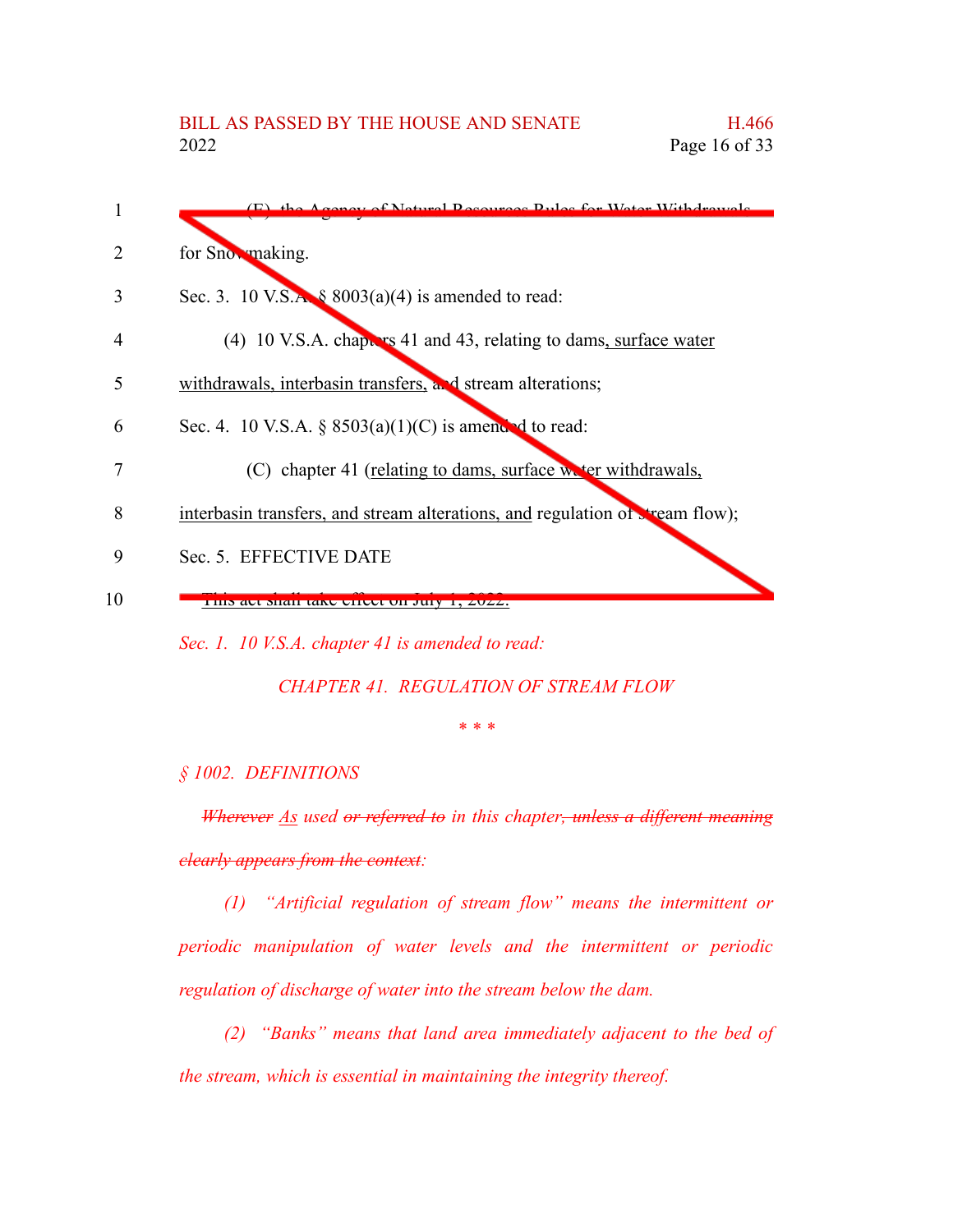*(3) "Basin" means the third-level, six-digit unit of the hydrologic unit hierarchy as defined by the U.S. Geological Survey (USGS), Federal Standards and Procedures for the National Watershed Boundary Dataset, Chapter 3 of Section A, Book 11. "Basin" is also referred to as "Hydrologic Unit Code 6" or "HUC-6".*

*(4) "Bed" means the maximum area covered by waters of the stream for not less than 15 consecutive days in one year.*

*(5) "Berm" means a linear fill of earthen material on or adjacent to the bank of a watercourse that constrains waters from entering a flood hazard area or river corridor, as those terms are defined in subdivisions 752(3) and (11) of this title.*

*(4)(6) "Board" means the Natural Resources Board.*

*(7) "Capacity" means the maximum volume of water capable of being withdrawn by the water withdrawal system.*

*(5)(8) "Cross section" means the entire channel to the top of the banks.*

*(6)(9) "Dam" applies to any artificial structure on a stream, or at the outlet of a pond or lake, that is utilized for holding back water by ponding or storage together with any penstock, flume, piping, or other facility for transmitting water downstream to a point of discharge, or for diverting water from the natural watercourse to another point for utilization or storage.*

*(7)(10) "Department" means the Department of Environmental*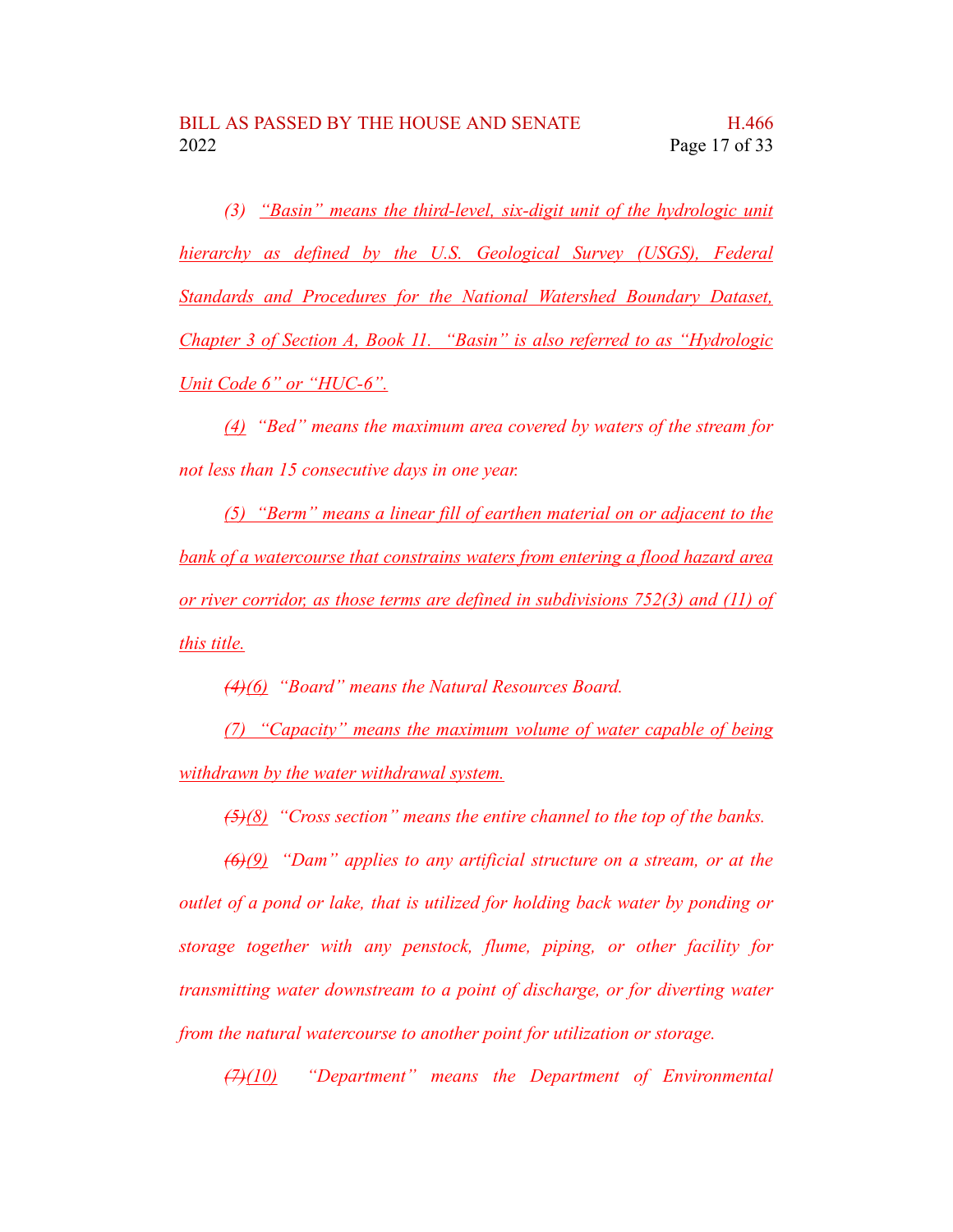*Conservation.*

*(11) "Existing surface withdrawal" means a surface water withdrawal that exists prior to January 1, 2023.*

*(12) "Frequency" means how often water will be withdrawn from a surface water over a period of time.*

*(8)(13) "Instream material" means:*

*(A) all gradations of sediment from silt to boulders;*

*(B) ledge rock; or*

*(C) large woody debris in the bed of a watercourse or within the banks of a watercourse.*

*(14) "Interbasin transfer" means the conveyance of surface water withdrawn from a basin for use in another basin.*

*(15) "Large woody debris" means any piece of wood within a watercourse with a diameter of 10 or more inches and a length of 10 or more feet that is detached from the soil where it grew.*

*(9)(16) "Person" means any individual; partnership; company; corporation; association; unincorporated association; joint venture; trust; municipality; the State of Vermont or any agency, department, or subdivision of the State; any federal agency; or any other legal or commercial entity.*

*(17) "Rate of withdrawal" means the volume of surface water that is withdrawn over a period of time, as reported in gallons per minute.*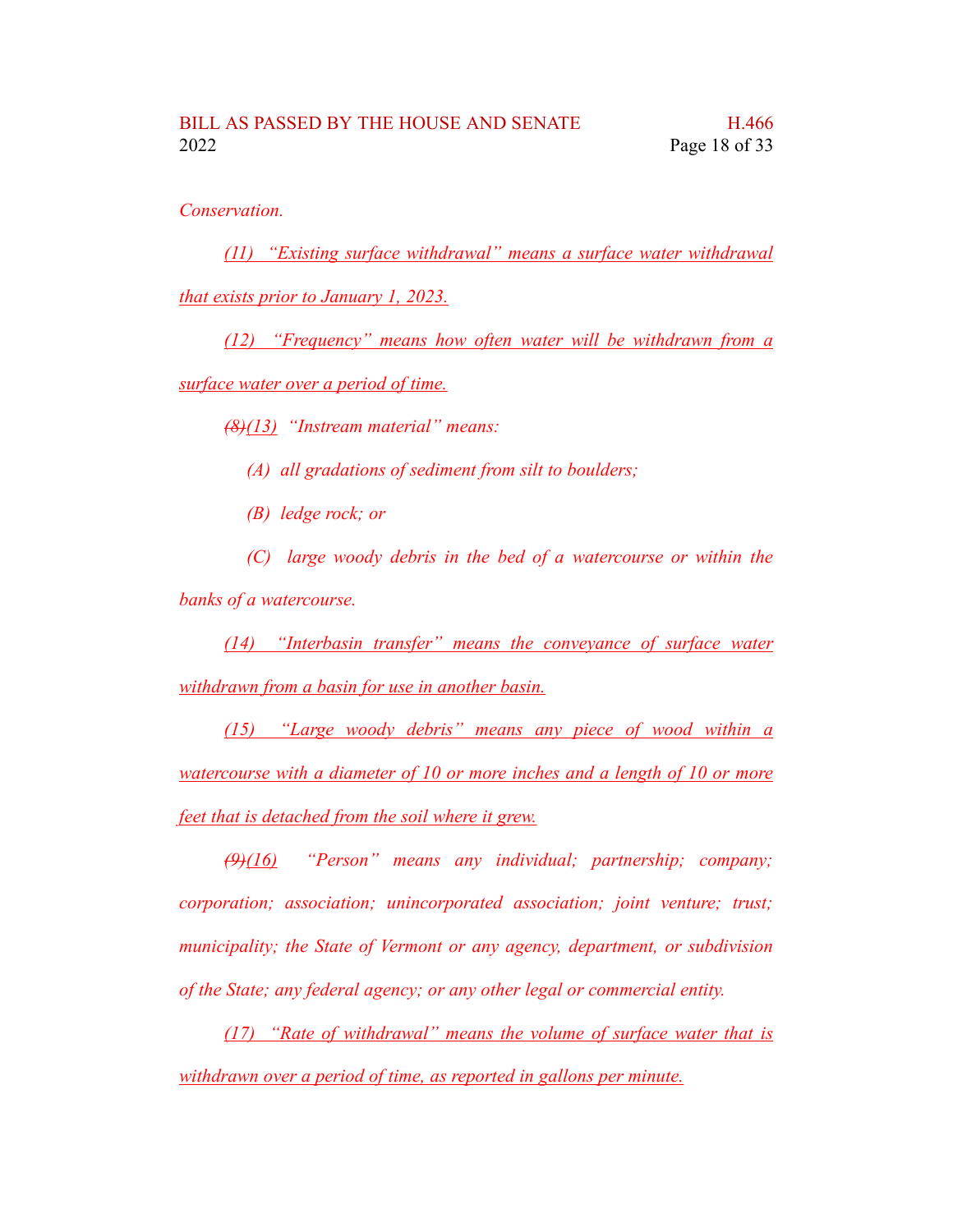*(18) "Reasonable and feasible" means available and capable of being implemented after consideration of cost, existing technology, logistics in light of the overall project purpose, environmental impact, and ability to obtain all necessary approvals for implementation.*

*(19) "Secretary" means the Secretary of Natural Resources or the Secretary's duly authorized representative.*

*(20) "Surface water" means all rivers, streams, creeks, brooks, reservoirs, ponds, lakes, and all bodies of surface waters that are contained within, flow through, or border upon the State or any portion of it. "Surface water" does not include the following:*

*(A) groundwater as defined in section 1391 of this title;*

*(B) artificial waterbodies as defined under section 29A-101(d) of the Vermont Water Quality Standards;*

*(C) treatment ponds, lagoons, or wetlands created solely to meet the requirements of a permit issued for a discharge; and*

*(D) constructed off-stream farm ponds or other off-stream impoundments that are used for irrigation for farming or watering of livestock.*

*(21) "Vermont Water Quality Standards" means the standards adopted pursuant to chapter 47 and subdivision 6025(b) of this title.*

*(10)(22) "Watercourse" means any perennial stream. "Watercourse" shall does not include ditches or other constructed channels primarily*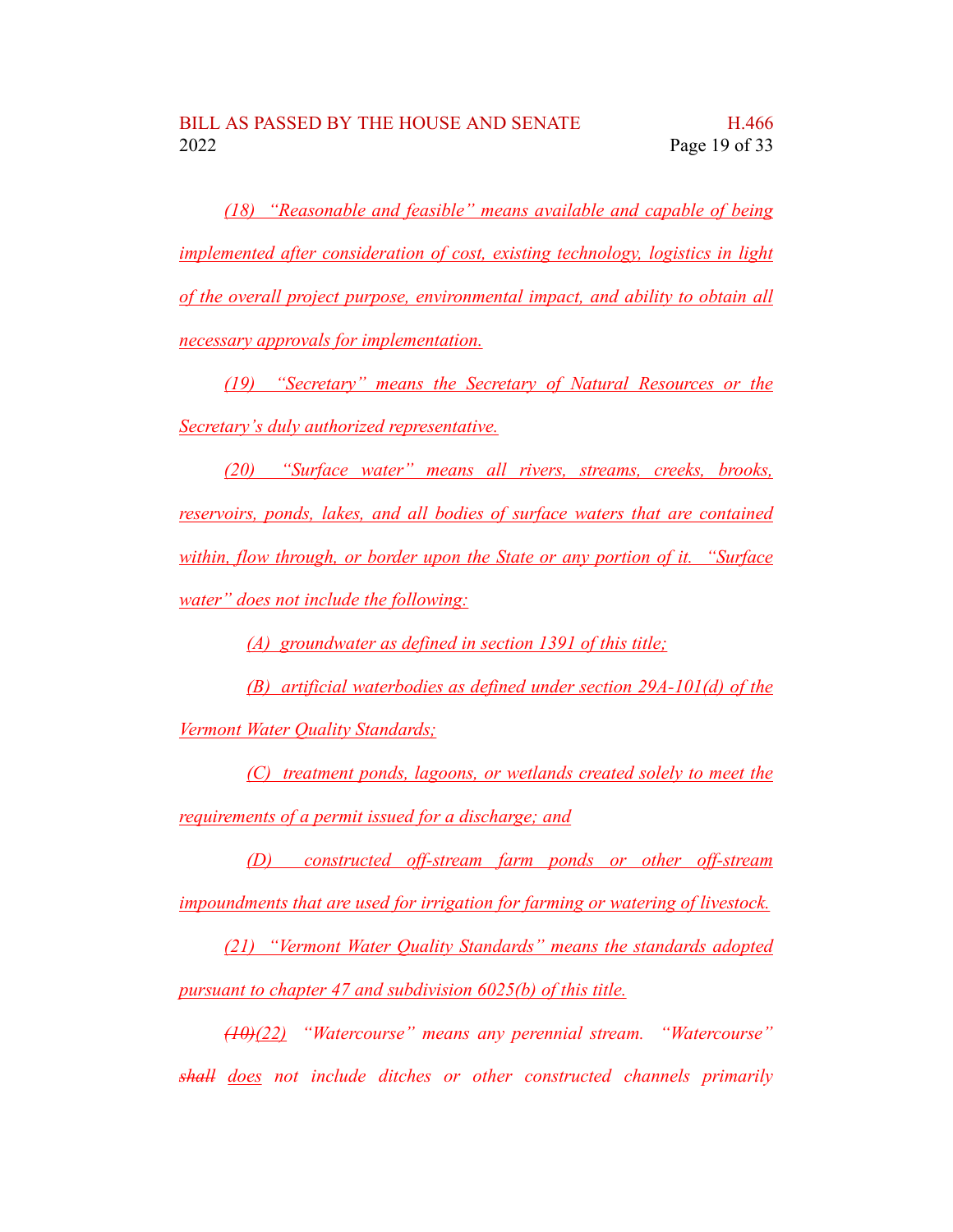*associated with land drainage or water conveyance through or around private or public infrastructure.*

*(11) "Secretary" means the Secretary of Natural Resources, or the Secretary's duly authorized representative.*

*(23) "Watershed" means a region containing waters that drain into a particular brook, stream, river, or other body of water.*

*(24) "Withdrawal" means the intentional diversion from a surface water by pumping, gravity, or other method for the purpose of being used for irrigation, industrial uses, snowmaking, livestock watering, water supply, aquaculture, or other off-stream uses. "Withdrawal" does not include hydroelectric projects that are regulated by the Federal Energy Regulatory Commission or the Public Utility Commission. "Withdrawal" does not include direct consumption of surface water by livestock.*

*(12) "Berm" means a linear fill of earthen material on or adjacent to the bank of a watercourse that constrains waters from entering a flood hazard area or river corridor, as those terms are defined in subdivisions 752(3) and (11) of this title.*

*(13) "Large woody debris" means any piece of wood within a watercourse with a diameter of 10 or more inches and a length of 10 or more feet that is detached from the soil where it grew.*

*\* \* \**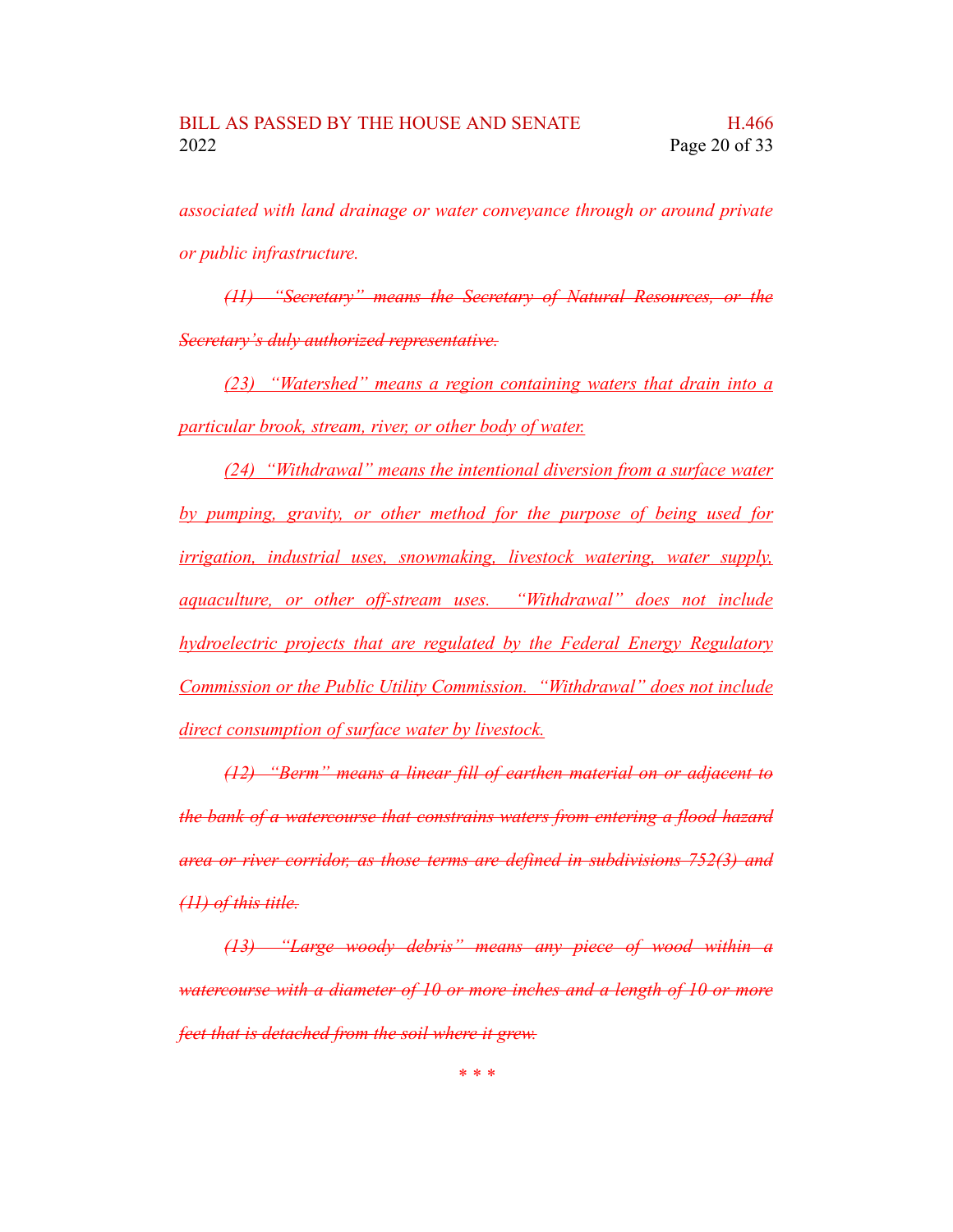*Subchapter 4. Surface Water Withdrawals and Interbasin Transfers § 1041. POLICY ON SURFACE WATER WITHDRAWALS FOR*

*OFF-STREAM USES OTHER THAN SNOWMAKING*

*(a) This subchapter is intended to establish policy and standards for surface water withdrawals that are consistent with section 1001 of this chapter and chapter 47 of this title, including the Vermont Water Quality Standards.*

*(b) The policy established under this subchapter is to:*

*(1) assure the protection, maintenance, and restoration of the chemical, physical, and biological water quality, including water quantity, necessary to sustain aquatic communities and stream function;*

*(2) help to provide for and enhance the viability of those sectors and industries that rely on the use of surface waters and are important to Vermont's economy;*

*(3) permit surface water withdrawals and the construction of appurtenant facilities and related systems for uses other than snowmaking, based on an analysis of the need for water and the consideration of alternatives and consistent with this and related policies and other applicable laws and rules; and*

*(4) recognize that existing users of the State's waters for off-stream uses that may have an adverse effect on water quality should have time and opportunity to improve water quality.*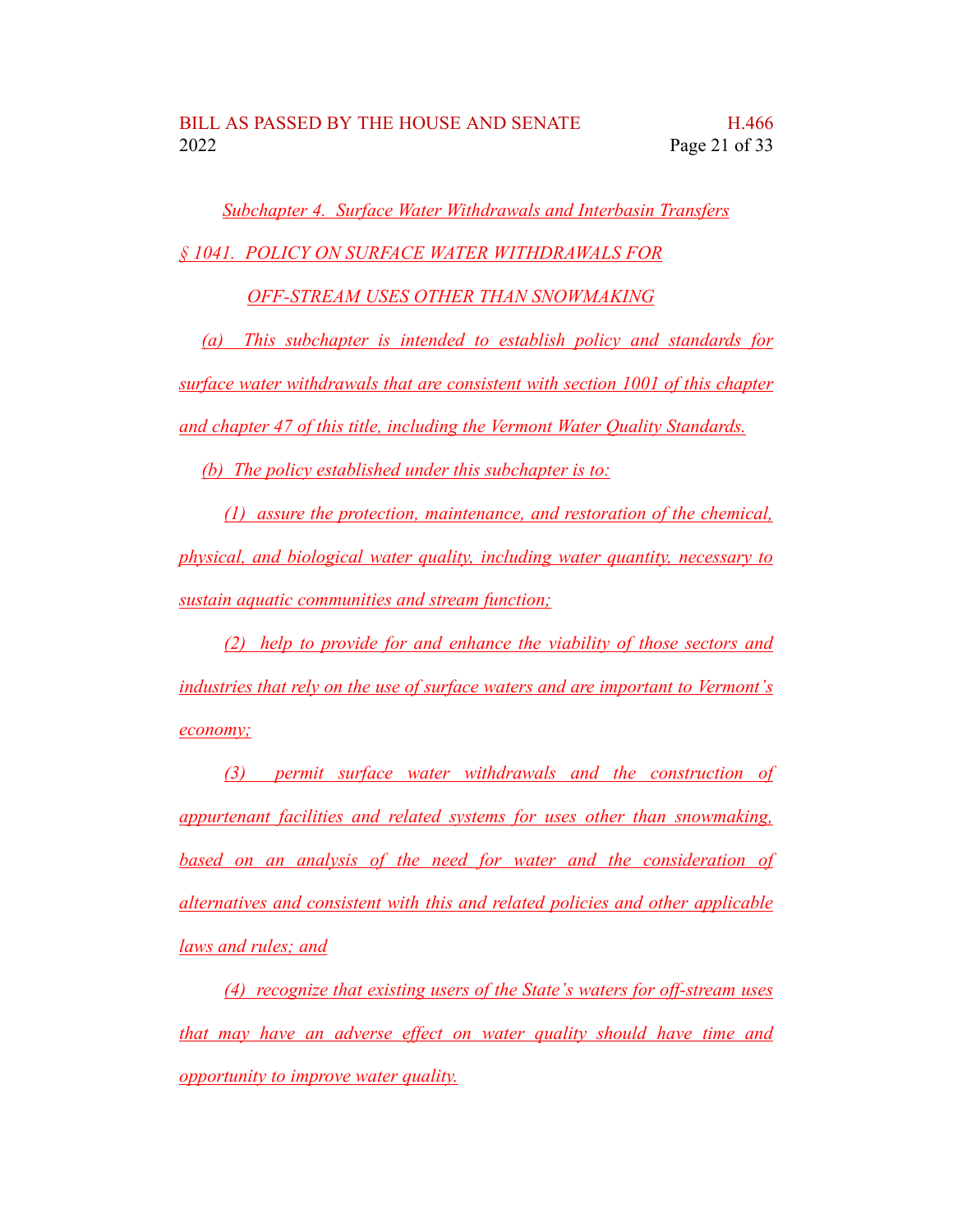### *§ 1042. REGISTRATION AND REPORTING; EXCEPTIONS*

*(a) Registration. Beginning on January 1, 2023, any person withdrawing 10,000 gallons or more of surface water within a 24-hour period or 150,000 gallons or more of surface water over any 30-day period shall register with the Secretary:*

*(1) the location of each withdrawal, including each impacted surface water;*

*(2) the frequency and rate of each withdrawal;*

*(3) a description of the use or uses of the water to be withdrawn;*

*(4) the capacity of the system to be used for the withdrawal; and*

*(5) a schedule for the withdrawal.*

*(b) Report. Beginning on January 1, 2023, a person that is required to register a surface water withdrawal pursuant to subsection (a) of this section shall file an annual report with the Secretary. Reports shall be filed annually by January 15 of the following year. The report shall be made on a form provided by the Secretary and shall include all of the following information:*

*(1) the total amount of water withdrawn each month;*

*(2) the location of each withdrawal, including each impacted surface water;*

*(3) the daily maximum withdrawal for each month;*

*(4) the date of daily maximum withdrawal; and*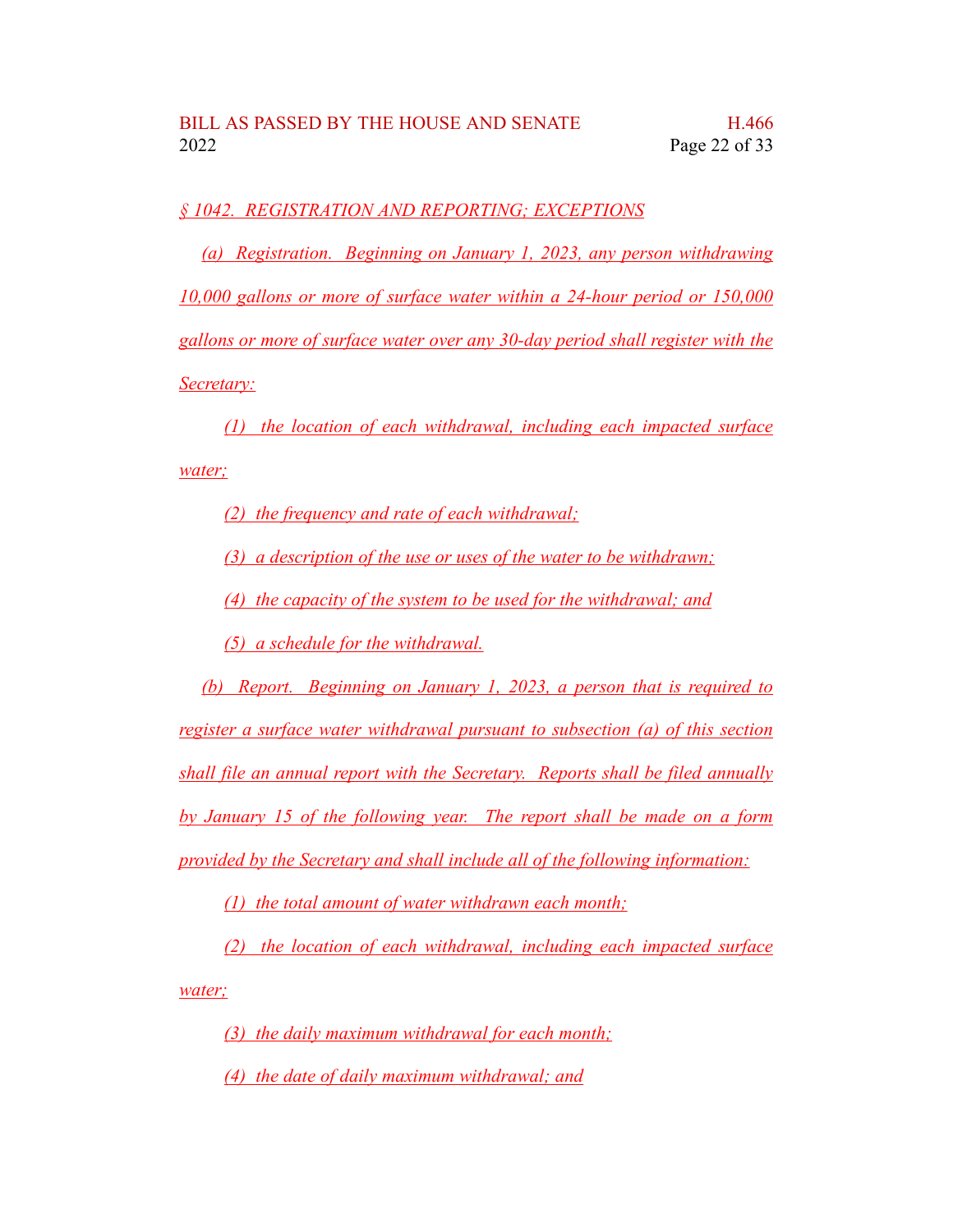*(5) any other information required by the Secretary.*

*(c) Methods of reporting withdrawals. The following methods shall be used to report the amounts of withdrawn surface water required to be reported under subsection (b) of this section:*

*(1) For withdrawals of between 10,000 and 50,000 gallons of surface water within a 24-hour period or 150,000 gallons or more of surface water over any 30-day period, the person shall either provide an estimate of total volume withdrawn or provide meter data. The report shall describe how any estimate was calculated.*

*(2) For withdrawals of 50,000 gallons or more of surface water within a 24-hour period or 1,500,000 gallons or more of surface water over any 30-day period, the person shall provide meter data or measured data by a technically appropriate method approved by the Secretary.*

*(d) Exceptions. The following withdrawals shall not be subject to the requirements of subsection (a) or (b) of this section:*

*(1) surface water withdrawals for fire suppression or other public emergency response purposes;*

*(2) surface water withdrawals required to report under subchapter 3 of this chapter for snowmaking uses;*

*(3) surface water withdrawals approved pursuant to chapter 56 of this title on public water supply and the rules adopted thereunder for use as a*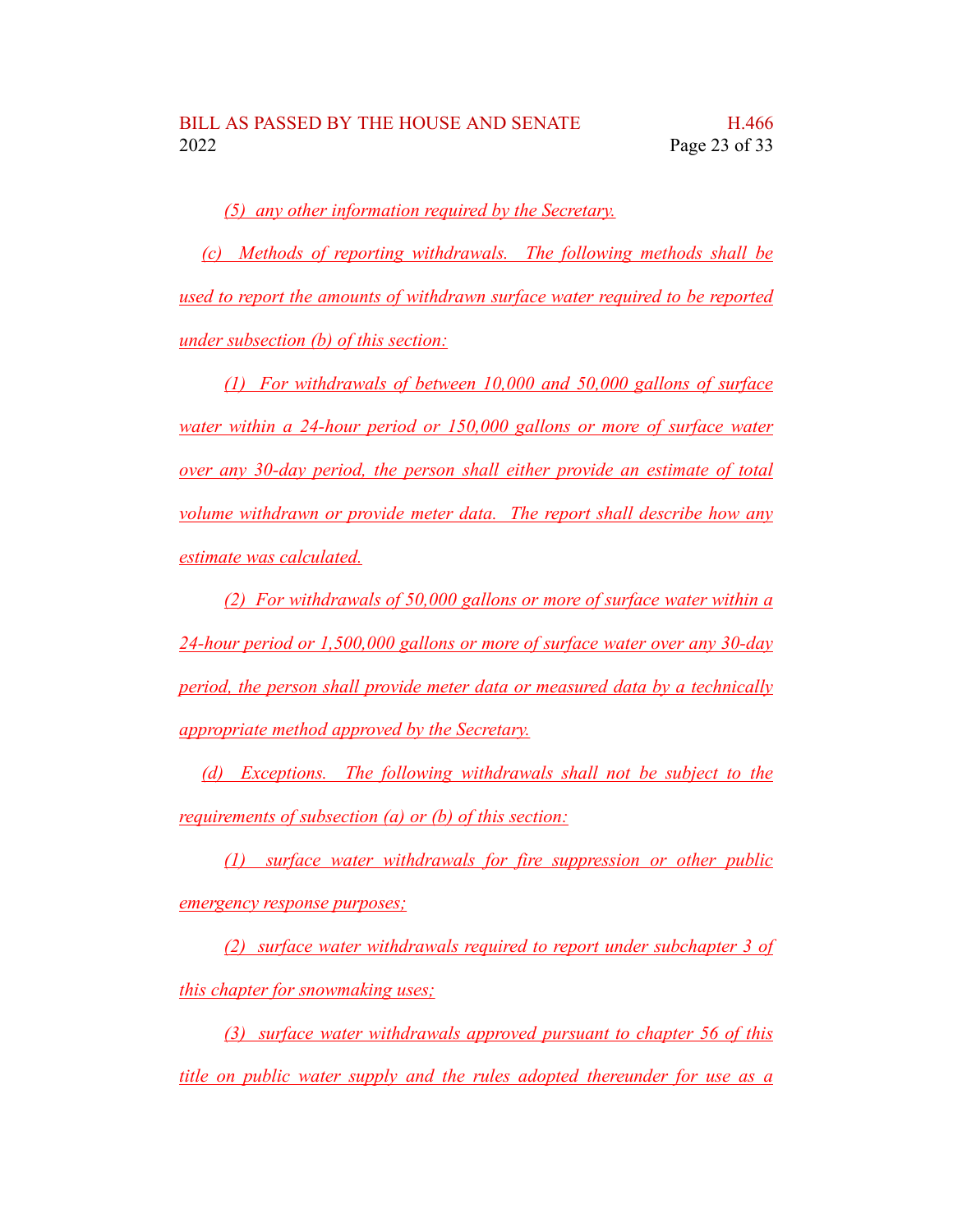#### *public drinking water supply;*

*(4) surface water withdrawals for irrigation for farming, livestock watering, or other uses for farming, as the term "farming" is defined in 6 V.S.A. § 4802; and*

*(5) a surface water withdrawal reported to the Secretary under any project that requires the reporting of substantially similar data.*

*§ 1043. PERMIT REQUIREMENT; PROGRAM DEVELOPMENT*

*(a) Program development. On or before July 1, 2026, the Secretary shall implement a surface water withdrawal permitting program that is consistent with section 1041 of this subchapter. The program shall be developed to:*

*(1) require a permit or other authorization for surface water withdrawals based on potential impacts to surface waters or other factors, and establish conditions of operation necessary to protect surface waters and the Vermont Water Quality Standards;*

*(2) consider surface water withdrawal registration and reporting information submitted pursuant to section 1042 of this chapter in the establishment of permitting thresholds and other permitting requirements;*

*(3) require efficient use and conservation of surface water;*

*(4) ensure that withdrawals comply with the Vermont water quality standards;*

*(5) establish limitations on withdrawals based on low flow or drought*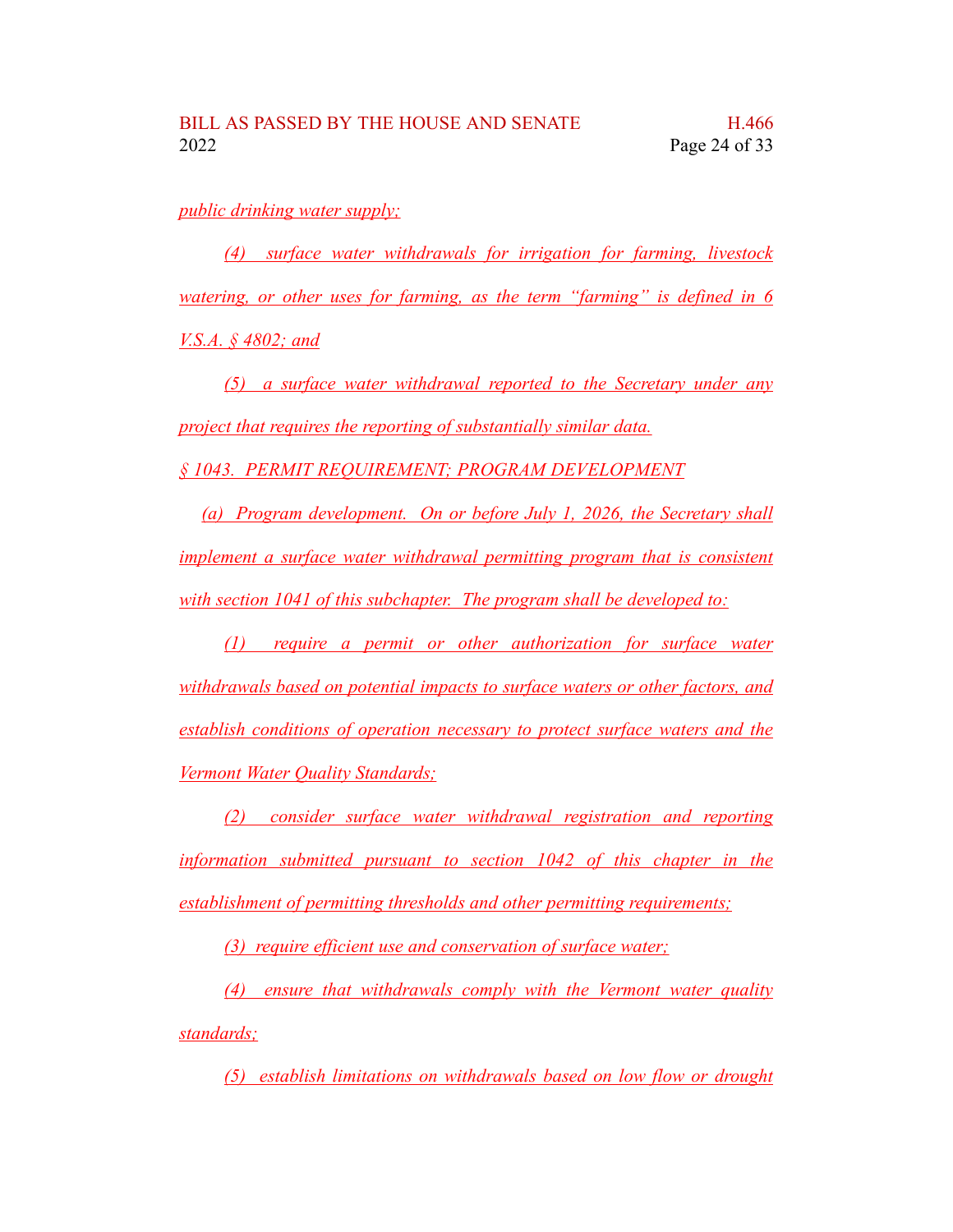*conditions and the development of potential alternatives to meet surface water withdrawal needs in such cases; and*

*(6) require assessment of any reasonable and feasible alternatives to proposed withdrawals that may have less of an impact on surface water quality.*

*(b) Application. Application for a permit to withdraw surface water under the program established under subsection (a) of this section shall be made on a form provided by the Secretary, and shall include the following information:*

*(1) the location of each withdrawal, including the identification and type of each impacted surface water;*

*(2) a description of the use or uses of the water to be withdrawn;*

*(3) a description of the proposed method of water withdrawal;*

*(4) the frequency and rate of the withdrawal;*

*(5) an estimated schedule for the withdrawal;*

*(6) the capacity of the system to be used for the withdrawal;*

*(7) the location of the proposed return flow of the withdrawn water, and whether the withdrawal is an interbasin transfer;*

*(8) an estimate of the volume of water needed for the proposed use or uses;*

*(9) a description of the alternative means considered for the proposed uses of water that will have less of an impact on surface water quality; and*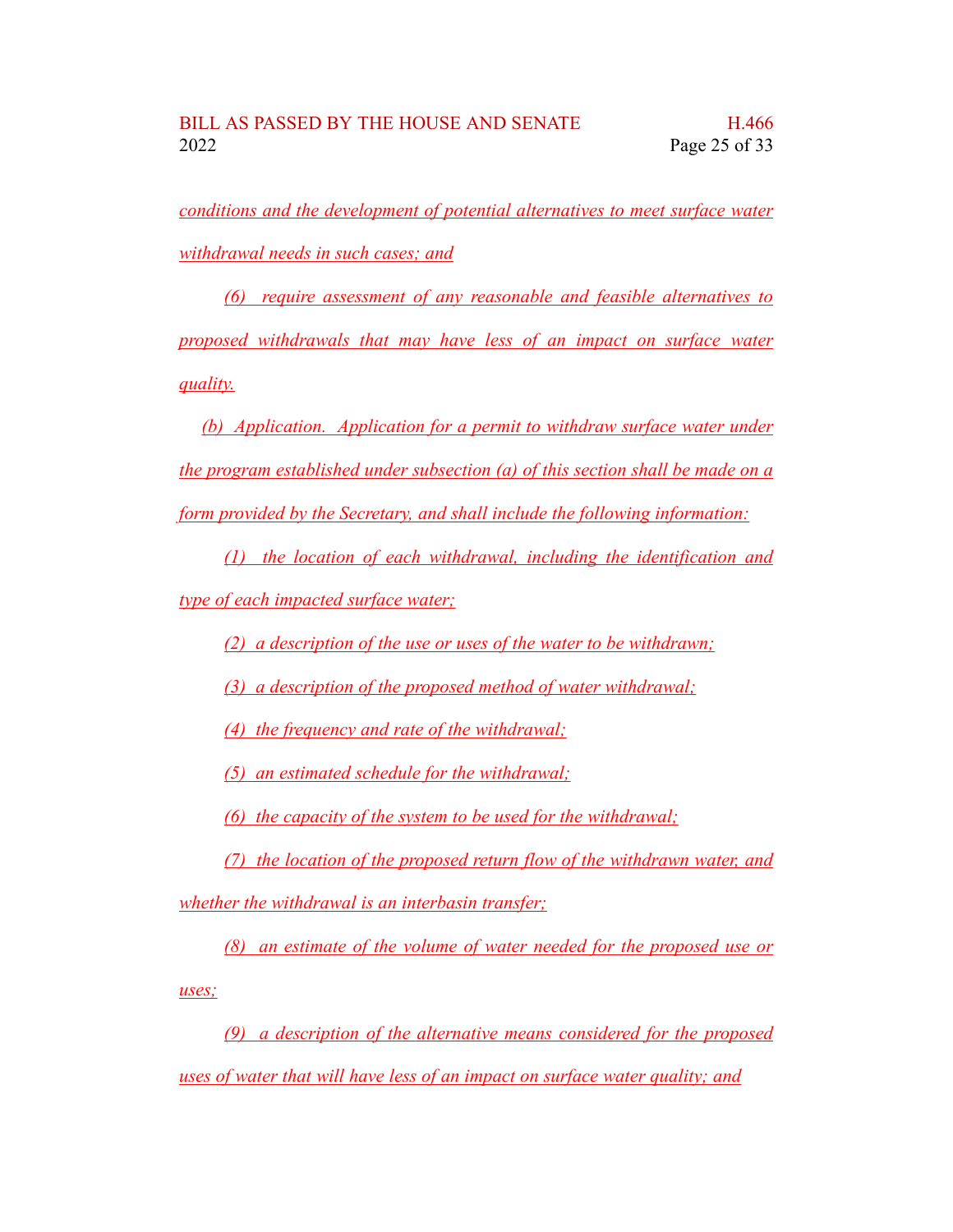*(10) any other information required by the Secretary.*

*(c) Permits.*

*(1) The Secretary may issue a general permit to authorize certain withdrawal activities.*

*(2) The Secretary shall issue a general permit under this chapter for the withdrawal of surface water for State or municipal infrastructure projects. The general permit shall establish a rate and withdrawal volume that only requires notification of the Secretary and does not require Secretary approval prior to withdrawal.*

*(3) A permit issued under this subchapter shall be for a period of not longer than 10 years from the date of issuance.*

*(d) Exceptions. A permit required under this subchapter shall not be required for:*

*(1) surface water withdrawals for fire suppression or other public emergency response purposes; or*

*(2) surface water withdrawals for irrigation for farming, livestock watering, or other uses for farming, as the term "farming" is defined in 6 V.S.A. § 4802.*

*(e) Existing surface water withdrawals.*

*(1) Snowmaking withdrawals. Existing withdrawals approved pursuant to subchapter 3 of this chapter for snowmaking shall be reviewed pursuant to*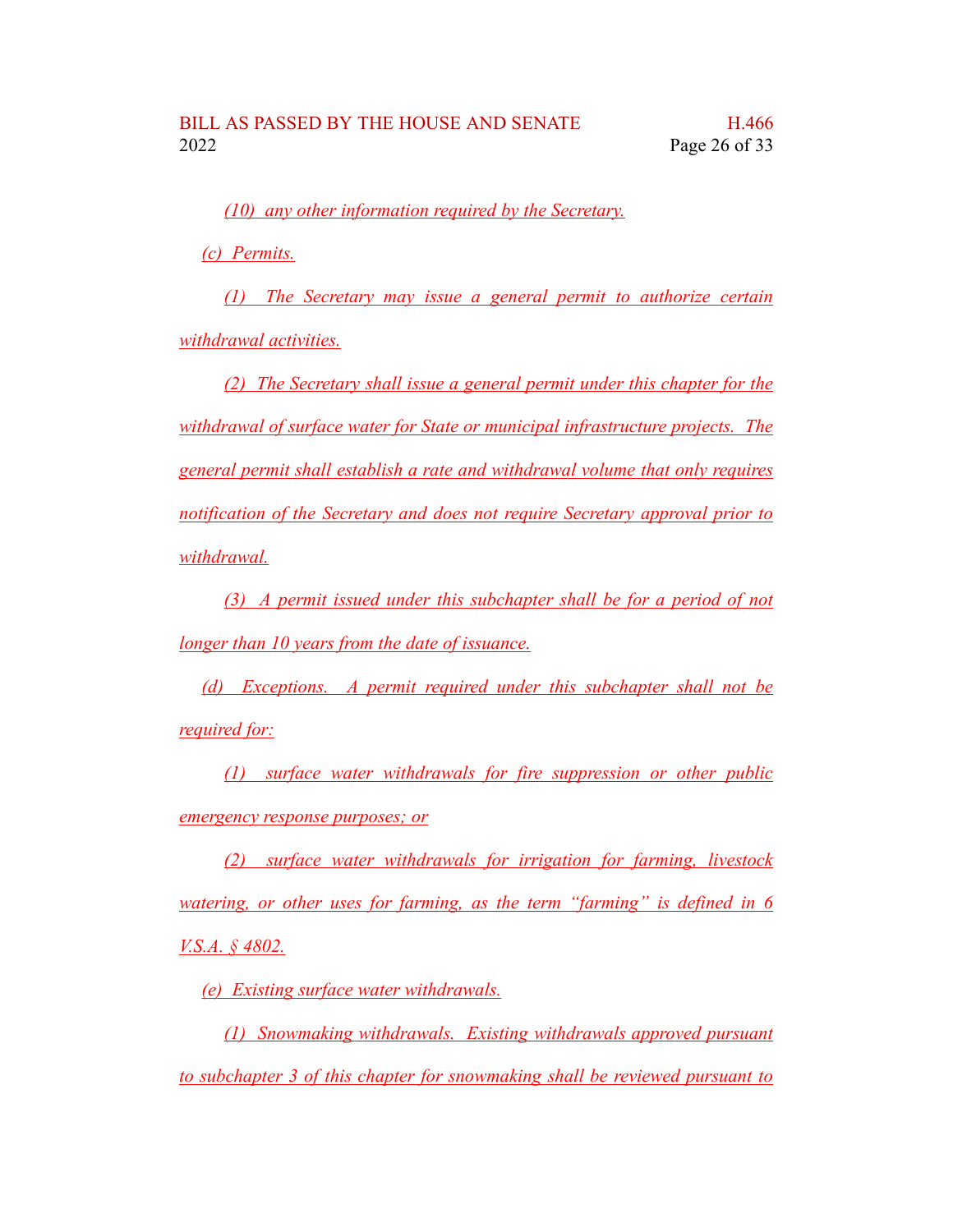*subdivision (f)(1) of this section.*

*(2) Nonsnowmaking withdrawals.*

*(A) A permit required under this subchapter shall not be required until July 1, 2030 for an existing surface water withdrawal for nonsnowmaking purposes, provided that:*

*(i) the existing surface water withdrawal is both registered and reported to the Secretary pursuant to section 1042 of this title on an annual basis; and*

*(ii) no expansion of the existing surface water withdrawal occurs on or after January 1, 2023.*

*(B) For purposes of this subdivision (2), an expansion includes an increase in reported surface water withdrawal rate or volume or increase in reported capacity of the system.*

*(f) Surface water withdrawals for snowmaking.*

*(1) Existing withdrawals. Existing surface water withdrawals for snowmaking purposes that have been reviewed and approved pursuant to subchapter 3 of this chapter shall not require additional technical review by the Secretary under this subchapter, provided that the approved snowmaking activity is operated in compliance with the terms and conditions of the Secretary's approval. For such activities, the Secretary may issue a permit under the rules adopted pursuant to this subchapter.*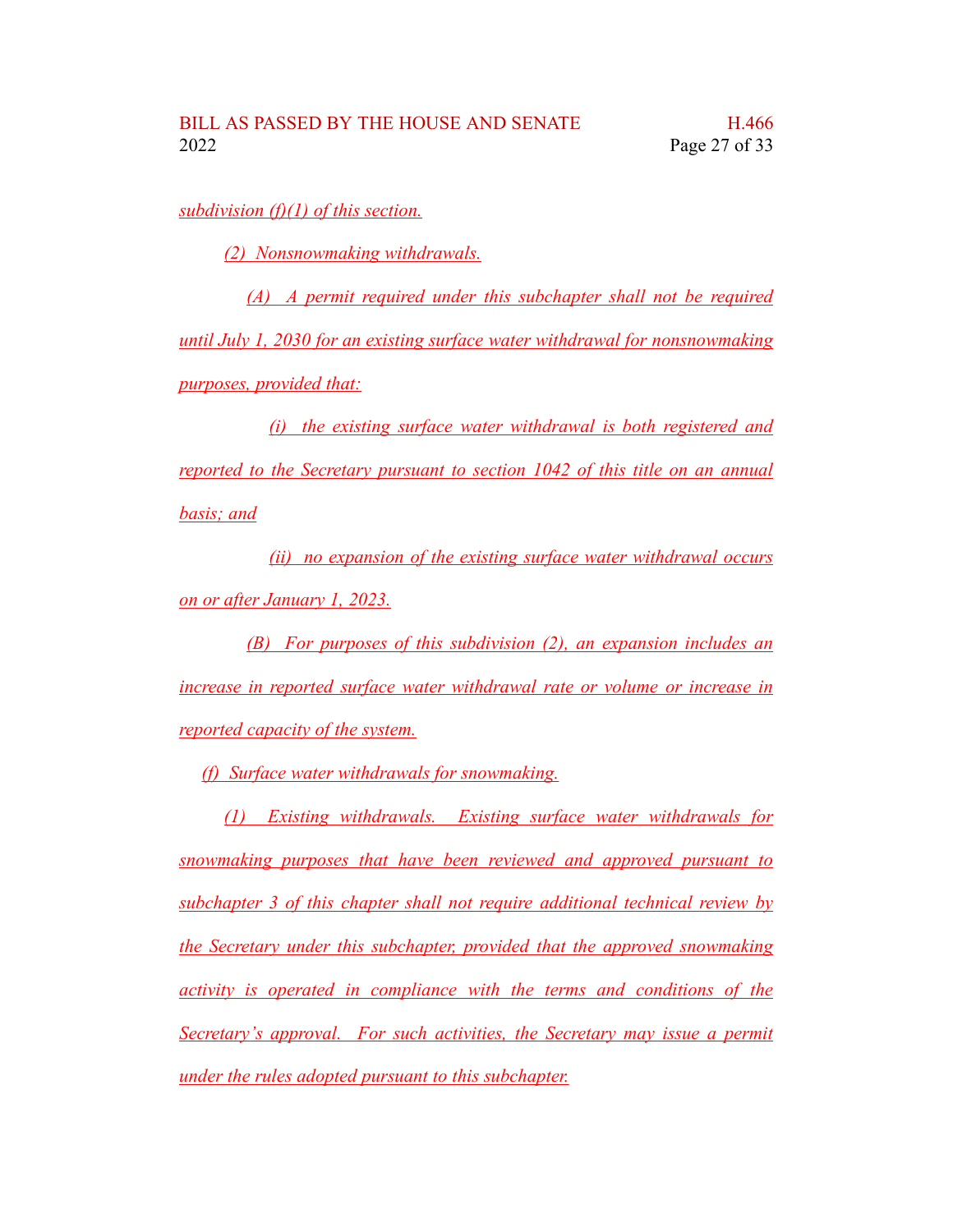*(2) New withdrawals. Proposed surface water withdrawals for new snowmaking activities that require review pursuant to subchapter 3 of this chapter shall be reviewed by the Secretary in accordance with the rules adopted pursuant to section 1032 of this title. If the Secretary determines that the proposed activity is consistent with those rules, the Secretary shall issue a permit required by section 1043 of this section for that activity.*

*(g) Enforcement.*

*(1) The Secretary may require a person to obtain a permit under this subchapter when the Secretary, in the Secretary's discretion, determines that a withdrawal or other action circumvents the requirements of this subchapter.*

*(2) If the Secretary finds that a withdrawal subject to this subchapter results in the construction, installation, operation, or maintenance of any facility or condition that results in or can reasonably be expected to result in a violation of the Vermont Water Quality Standards, the Secretary may issue an order establishing reasonable and proper methods and procedures for the control of that activity in order to reduce or eliminate the violation.*

*(h) Reservation. Nothing in this subchapter shall be interpreted to supersede, limit, or otherwise effect the Secretary's authority to take action pursuant to section 1272 of this title or other applicable provision of law or rule.*

*§ 1044. INTERBASIN TRANSFERS OF SURFACE WATERS*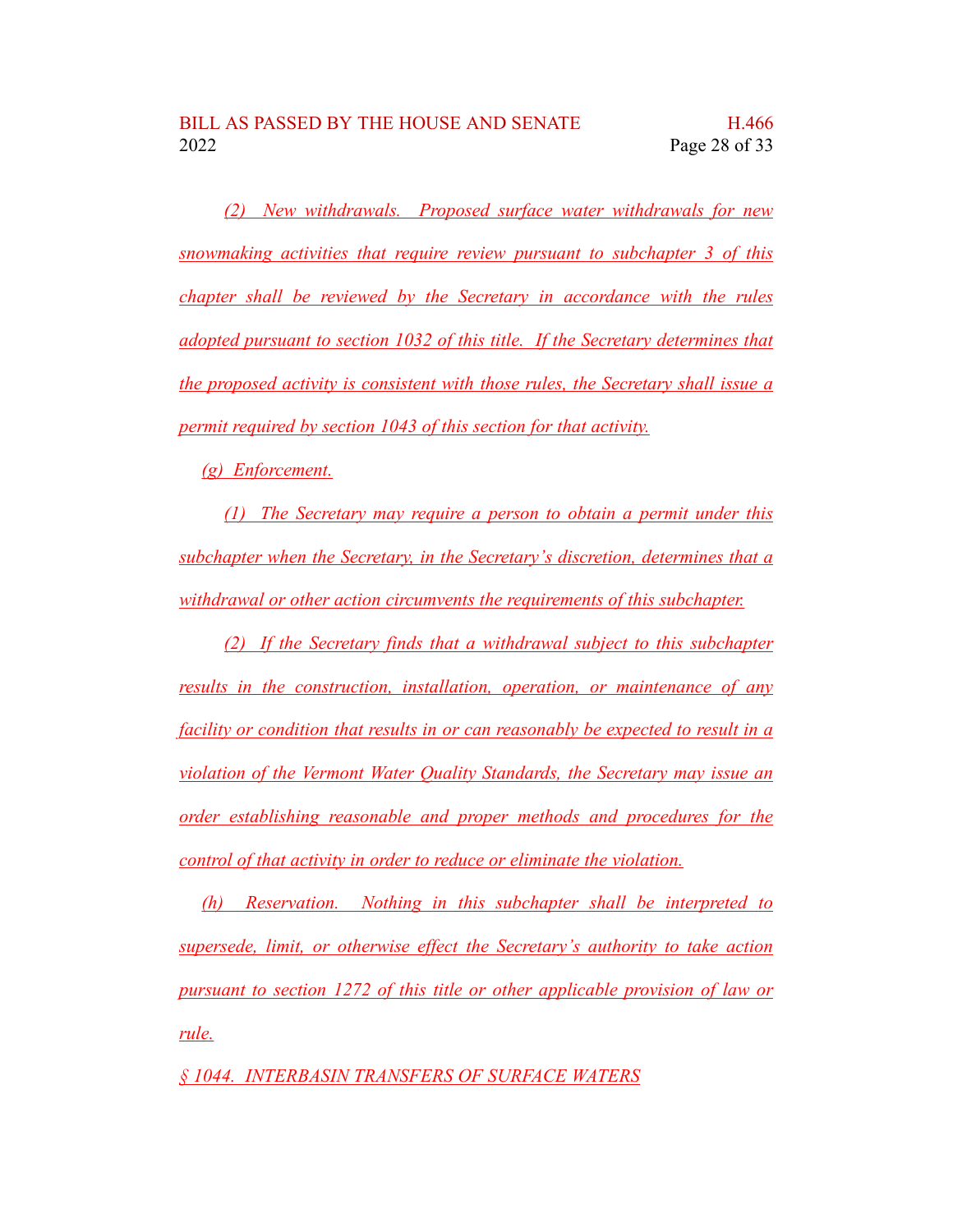*(a) Review of HUC 6 interbasin transfers. The Secretary shall review any interbasin transfer pursuant to the Vermont Water Quality Standards and other requirements of State law listed in subdivision 1253(h)(1) of this title. This review shall be in addition to any applicable standards and permitting requirements adopted pursuant to subsection 1043(a) of this title.*

*(b) Review of other transfers likely to violate Vermont Water Quality Standards. The Secretary may review any other surface water withdrawal that includes the transfer of surface water from one watershed to another watershed under the requirements of subsection (a) of this section if the Secretary determines that the activity is likely to result in a violation of the Vermont Water Quality Standards. The Secretary shall make a determination under this subsection based on a review of information set forth under subsection 1043(b) of this title that is readily available to the Secretary.*

#### *§ 1045. REPORT TO GENERAL ASSEMBLY*

*Beginning February 15, 2023 and annually thereafter, the Secretary of Natural Resources, after consultation with the Secretary of Agriculture, Food and Markets, shall submit to the Senate Committees on Agriculture and on Natural Resources and Energy and the House Committees on Agriculture and Forestry and on Natural Resources, Fish, and Wildlife the data submitted to the Secretary pursuant to subsections 1042(a) and (b) of this title, data submitted as part of a permit required under section 1043 of this title, and the*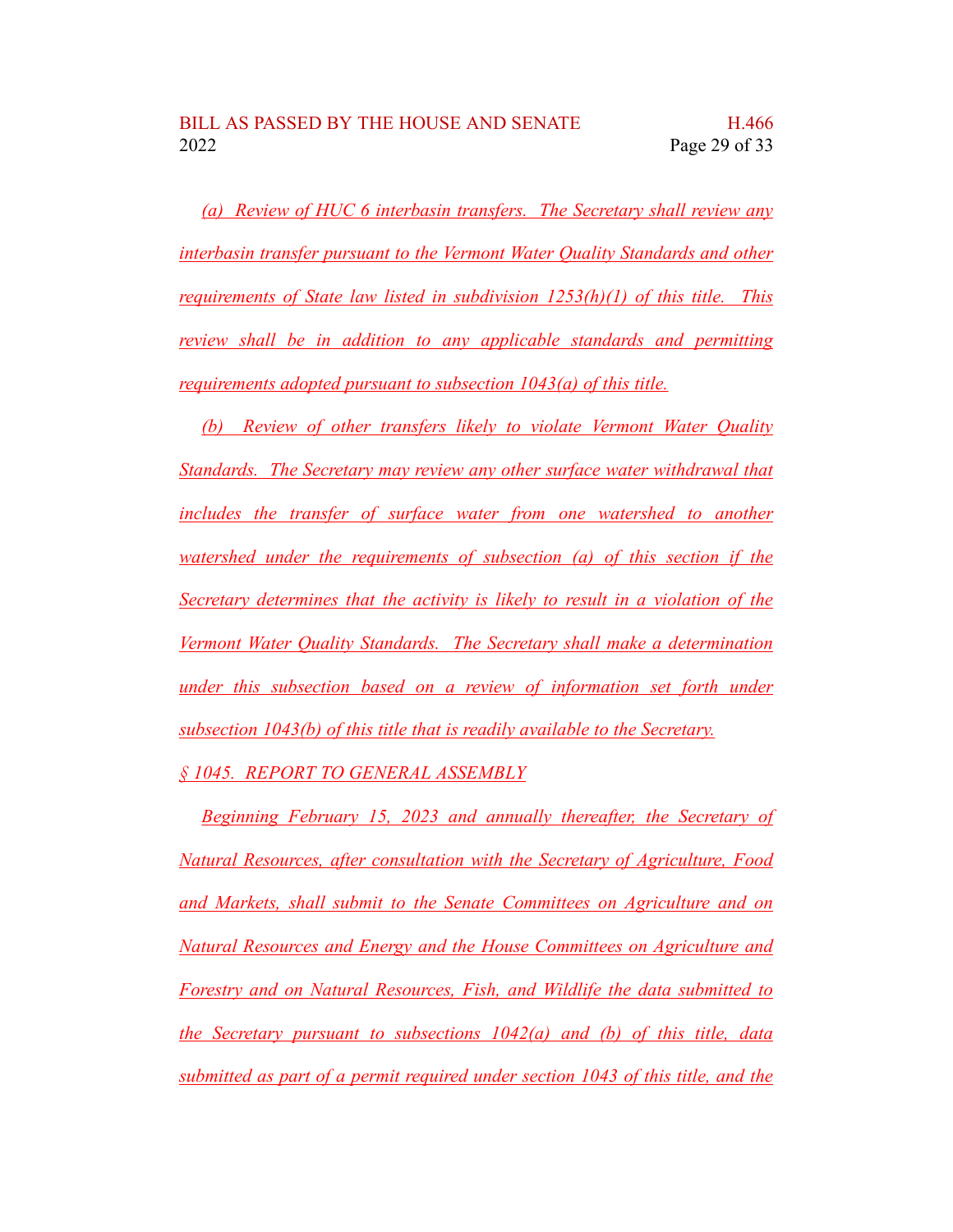*data submitted to the Secretary of Agriculture, Food and Markets under 6 V.S.A. § 4927.*

*§ 1046. RULEMAKING*

*The Secretary shall adopt rules to implement the requirements of this subchapter.*

*Sec. 2. 10 V.S.A. § 1253(h)(1) is amended to read:*

*(h)(1) The Secretary shall administer a Clean Water Act Section 401 certification program to review activities that require a federal license or permit or activities subject to regulation under chapter 41, subchapter 4 of this title to ensure that a proposed activity complies with the Vermont Water Quality Standards, as well as with any other appropriate requirement of State law, including:*

*(A) 10 V.S.A. chapter 37 (wetlands protection and water resources management);*

*(B) 10 V.S.A. chapter 41 (regulation of stream flow);*

*(C) 10 V.S.A. § 1264 (stormwater management);*

*(D) 29 V.S.A. chapter 11 (management of lakes and ponds); and*

*(E) the Agency of Natural Resources Rules for Water Withdrawals for Snowmaking.*

*Sec. 3. 10 V.S.A. § 8003(a)(4) is amended to read:*

*(4) 10 V.S.A. chapters 41 and 43, relating to dams, surface water*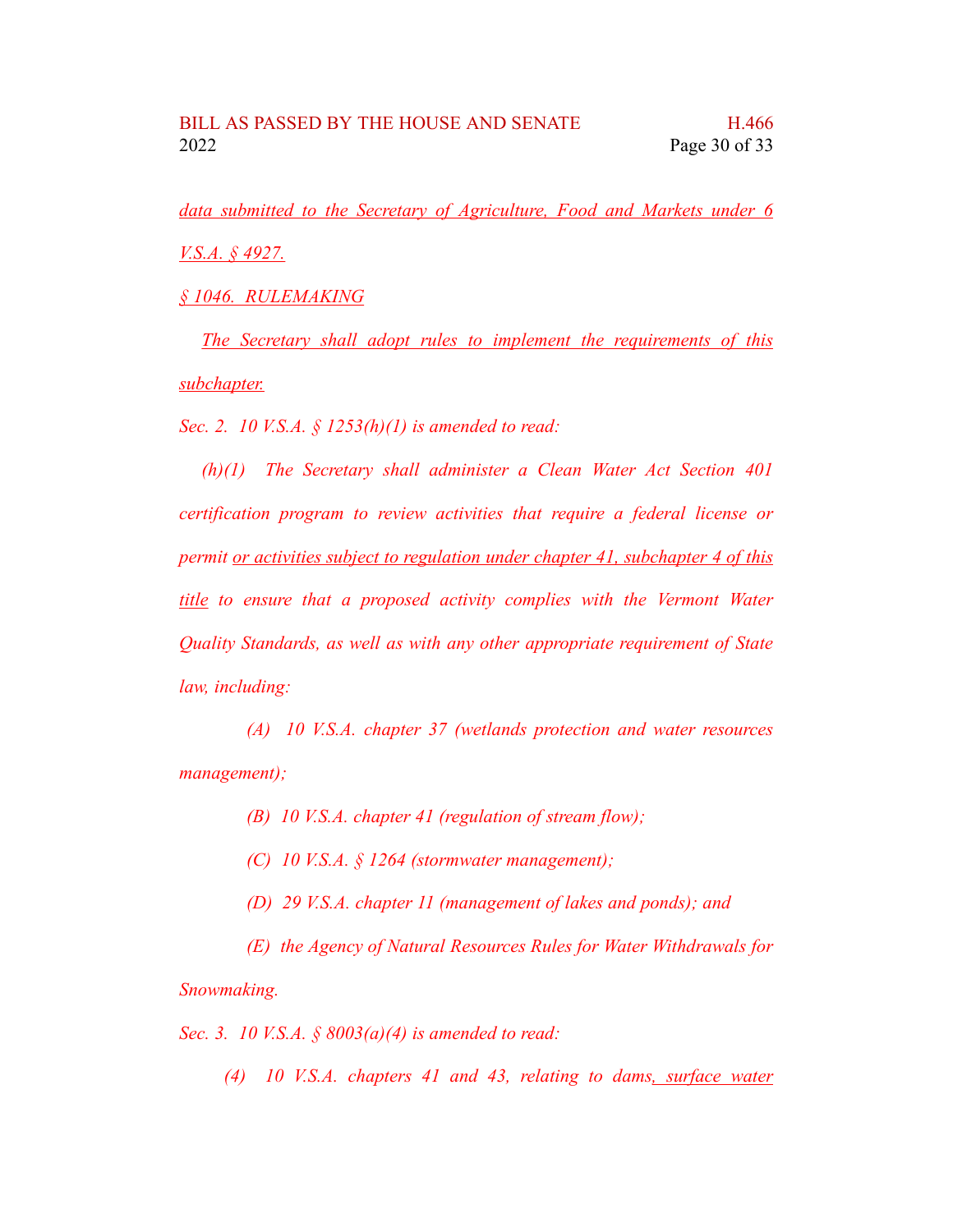*withdrawals, interbasin transfers, and stream alterations;*

*Sec. 4. 10 V.S.A. § 8503(a)(1)(C) is amended to read:*

*(C) chapter 41 (relating to dams, surface water withdrawals, interbasin transfers, and stream alterations, and regulation of stream flow);*

*Sec. 5. 6 V.S.A. chapter 215, subchapter 6A is added to read:*

*Subchapter 6A. Surface Water Withdrawals for Farming*

*§ 4926. DEFINITIONS*

*As used in this subchapter:*

*(1) "Surface water" means all rivers, streams, creeks, brooks, reservoirs, ponds, lakes, and all bodies of surface waters that are contained within, flow through, or border upon the State or any portion of it. "Surface water" does not include the following:*

*(A) groundwater as defined in 10 V.S.A. § 1391;*

*(B) artificial waterbodies as defined under section 29A-101(d) of the Vermont Water Quality Standards;*

*(C) treatment ponds, lagoons, or wetlands created solely to meet the requirements of a permit issued for a discharge; and*

*(D) constructed off-stream farm ponds or other off-stream impoundments that are used for irrigation for farming or watering of livestock.*

*(2) "Withdrawal" means the intentional diversion from a surface water by pumping, gravity, or other method for the purpose of being used for*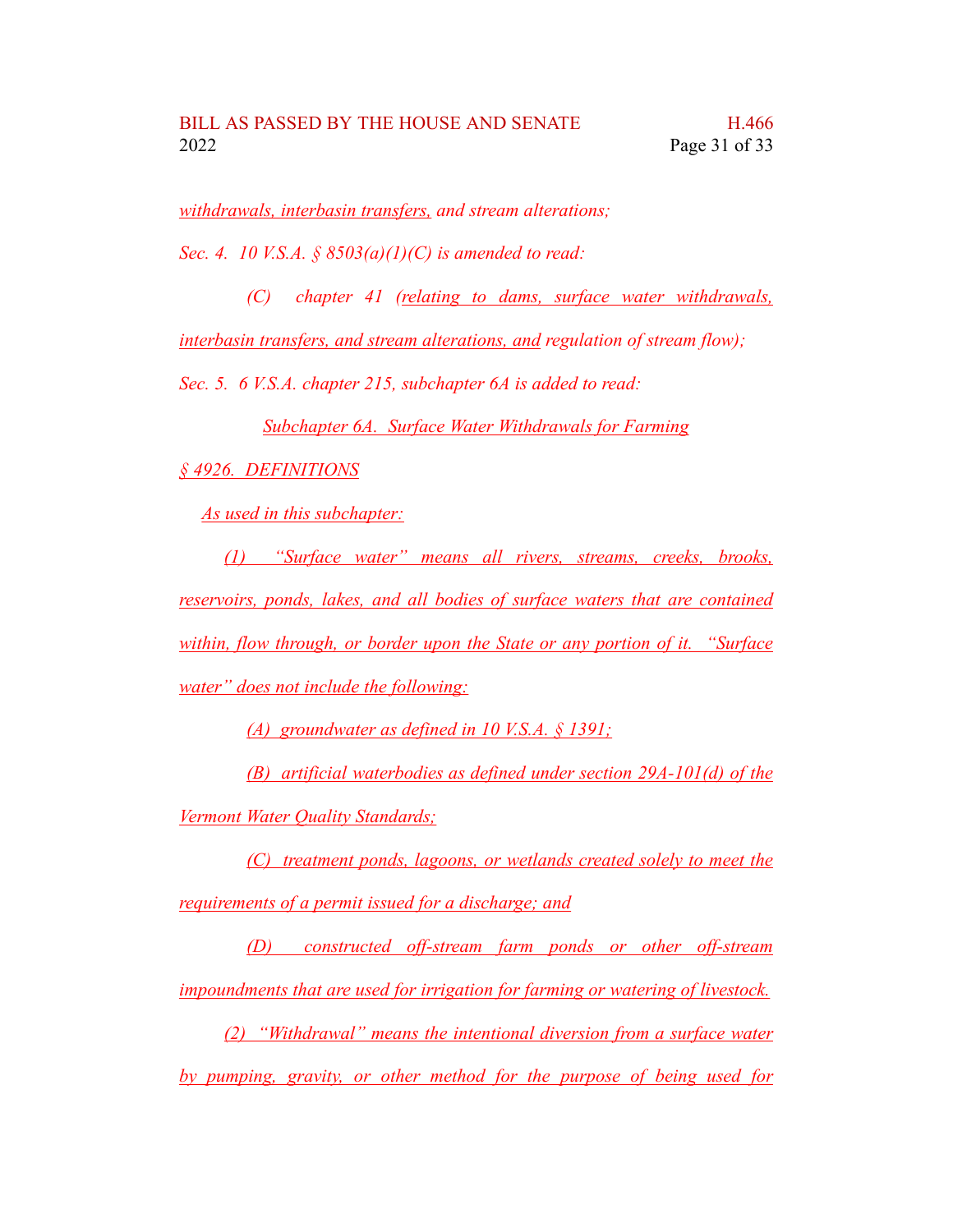*irrigation for farming, livestock watering, or other uses for farming. "Withdrawal" does not include direct consumption of surface water by livestock.*

*§ 4927. REPORT OF SURFACE WATER WITHDRAWALS FOR*

*IRRIGATION, LIVESTOCK WATERING, OR OTHER FARMING USE*

*(a) Report of withdrawal. Beginning on January 15, 2023 and annually thereafter, any person who withdrew 10,000 gallons or more of surface water within a 24-hour period in the preceding calendar year or 150,000 gallons or more of surface water over any 30-day period in the preceding calendar year shall file a report with the Secretary of Agriculture, Food and Markets. The report shall be made on a form provided by the Secretary and shall include all of the following information:*

*(1) an estimate of the total amount of water withdrawn in the preceding calendar year;*

*(2) the location of the withdrawals;*

*(3) the daily maximum withdrawal for each month;*

*(4) the date of each daily maximum withdrawal; and*

*(5) any other information related to surface water withdrawal required*

*by the Secretary of Agriculture, Food and Markets.*

*(b) Sharing of data. Beginning February 1, 2023 and annually thereafter,*